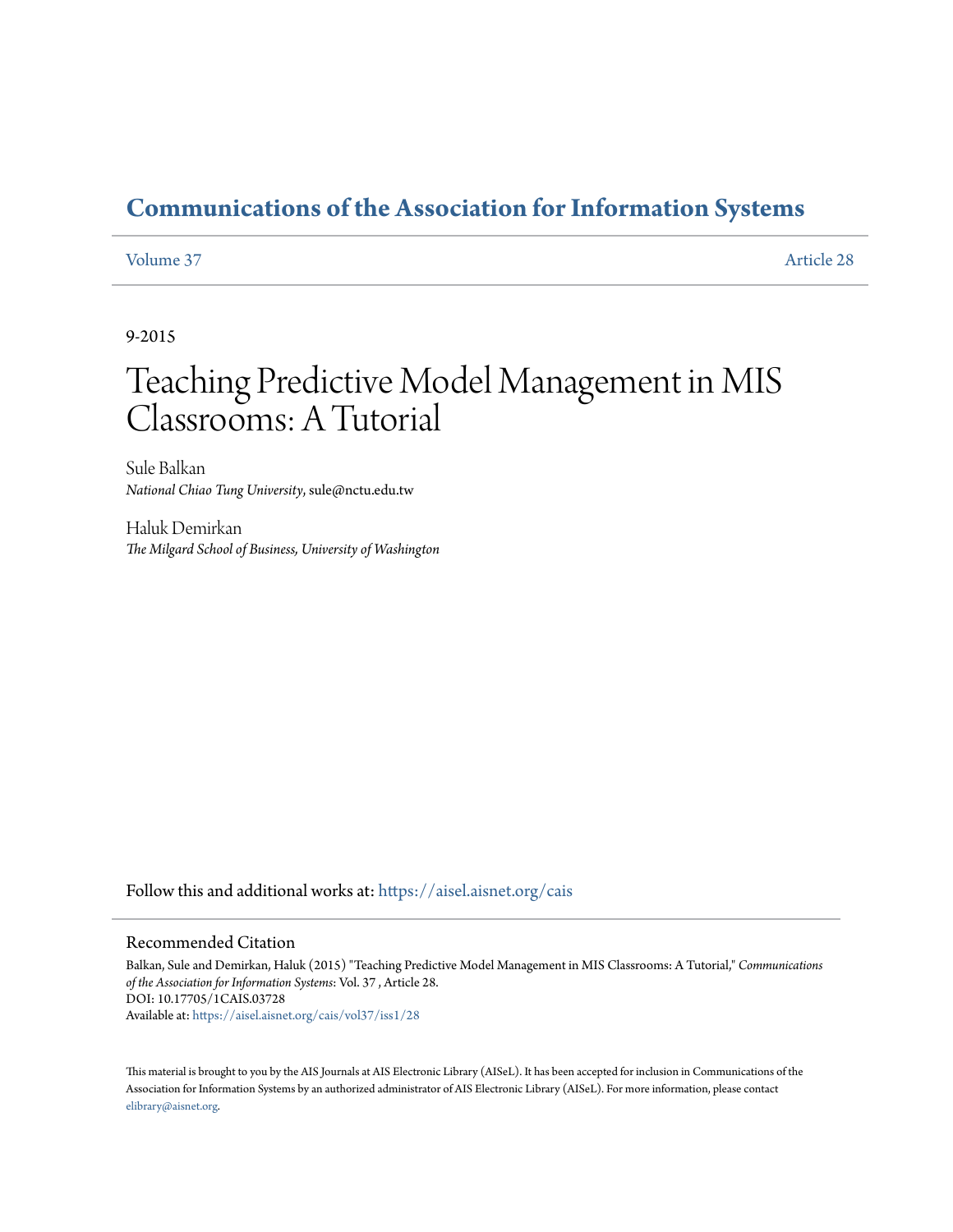

Research Paper **ISSN: 1529-3181** 

# **Teaching Predictive Model Management in MIS Classrooms: A Tutorial**

**Sule Balkan** 

Associate Professor Institute of Business and Management, National Chiao Tung University, Taiwan

*sule@nctu.edu.tw* 

 **Haluk Demirkan** 

Associate Professor of Service Innovation and Business **Analytics** The Milgard School of Business, University of Washington – Tacoma, WA

#### **Abstract:**

Analytics has become a key element of the business decision process over the last decade. In today's competitive business world, organizations have found out that their data and how they use it can make them much more competitive. According to many research institutions (e.g., Gartner and McKinsey), the worldwide market for business analytics solutions in practice, research, and education is growing exponentially. As the use of analytics become widespread, business school graduates need to gain the necessary knowledge and skill sets to use these assets effectively. In the spirit of analytical thinking, we developed a practice-oriented business case that uses a sample scenario, managerial dashboards, betting templates, model repository and model performance management metrics that teaches predictive analytics concepts and decision making with incomplete information intended for MIS courses. Through exercises and interactions, students gain the skills, knowledge and experience necessary to be become effective decision makers through applying analytical thinking. Digital copies of workshop lesson plans with dashboard and data entry templates can be downloaded free of charge from the Teradata University Network.

**Keywords:** Business Intelligence, Business Analytics, Predictive Modeling.

This manuscript was solicited by the Editor-in-Chief. It was received 11/04/2015 and was with the authors 1 month for 1 revision.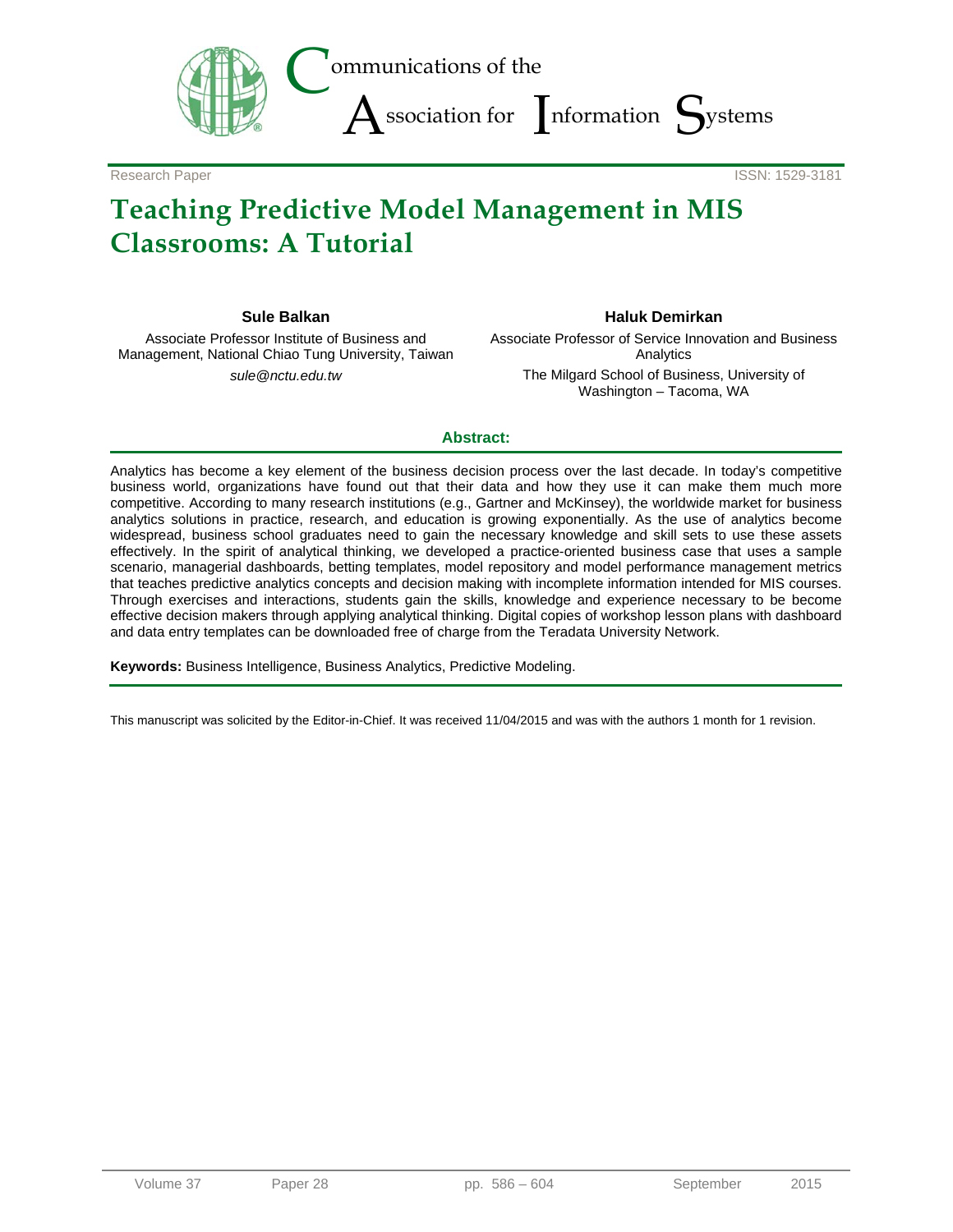П.

ā

▛

E.

T

s

E

c

j

**Ti** 2

į

## **1 Introduction**

According to a recent Gartner Report, the business intelligence and analytics market is growing nine percent per year and will exceed \$80 billion by end of 2014, with about fifty percent from predictive analytics by that time. The same report indicates that, even though 73 percent of companies intend to increase spending on analytics and making data discovery a more significant part of their business intelligence and analytic platforms, 60 percent feel they don't possess the skills to make the best use of their data (Moore, 2011; Murphy, 2013). There is a significant amount of skill gap in organizations regarding to analytics.

On the other side, a growing number of discussions in academic communities (e.g., the Association of Information Systems (AIS), the Institute for Operations Research and the Management Sciences (INFORMS), and the Decision Sciences Institute (DSI)) exist regarding how to develop and integrate new concepts, methods, and tools on analytics in their existing curriculum. Institutions offer various conferences and workshops, and various new special interest groups have been established (e.g., AIS Special Interest Group on Decision Support and Analytics (SIGDSA), Informs Analytics) to define road maps for research and teaching pedagogies on this new emerging topic of analytics—especially in predictive analytics. Furthermore, various software vendor companies offer their solutions for education purposes (e.g., IBM SPSS, Cognos, MicroStrategy, Tableau, SAS, SAP Business Objects, R, Rapid Miner) free of charge.

While business analytics and business intelligence are ranked number one on the list of the top 10 technology priorities for chief information officers in 2014—ahead of such areas as mobile and cloud, and growth of academic institutions' interest, and the software vendor companies' support—little educational content teaches non-software vendor-specific concepts and fundamentals of predictive analytics (Gerneglia, 2013). While education programs on predictive analytics exist under the umbrella of data mining, almost all of these programs are geared toward teaching the mechanics of using the software tools (e.g. SAS, SPSS), not fundamentals of predictive analytics and modeling. Also, most of these education programs do not teach how to integrate predictive modeling in an organization's business processes and how the market (economic vs. economic + social market) affects the decision making processes. Especially in large corporations, the development and deployment functions are mostly fragmented and distributed to silo departments; that's why it is almost impossible for students to practice this complex environment just by learning predictive modeling vendor software.

However, as the use predictive analytics becomes widespread in disciplines such as information systems, decision sciences, operations management, supply chain management, marketing, finance, accounting, and healthcare, graduates need to learn the fundamentals of predictive analytics and gain the necessary knowledge and skill sets to use as predictive analytics effectively. Predictive analytics drive business transformation only when embedded into existing business processes and dynamic decision making processes (Demirkan & Delen, 2013). Today, there are more than seventy business schools with a type of course, program, and/or degree in business intelligence and business analytics that includes curriculum about predictive analytics. Most of these classes are offered by the information systems discipline (Institute for Advanced Analytics, 2013; KDnuggets, 2014; Power, 2011).

In this paper, we offer a tutorial that teaches concepts and fundamentals of predictive analytics and decision making under uncertain market conditions. We base our tutorial on a scenario-based simulation teaching methodology designed to engage students as stakeholders in using new and existing predictive models in a corporate setting. This tutorial complements the predictive analytics and business intelligence training by showing students the "so what?" factor after developing and deploying predictive models. Students gain skills, knowledge, and experience necessary to become effective decision makers by learning key concepts, doing hands-on exercises, sharing knowledge with each other, and through applying design thinking. Some of the learning objectives are to:

- Learn fundamentals of predictive analytics model development and deployment
- Evaluate campaigns with performance management
- Analyze differences between business process-enabled predictive model development versus IT's role
- Comprehend benefits of using a centralized model repository rather than having many fragmented models
- Interpret real time performance dashboard for predictive models, and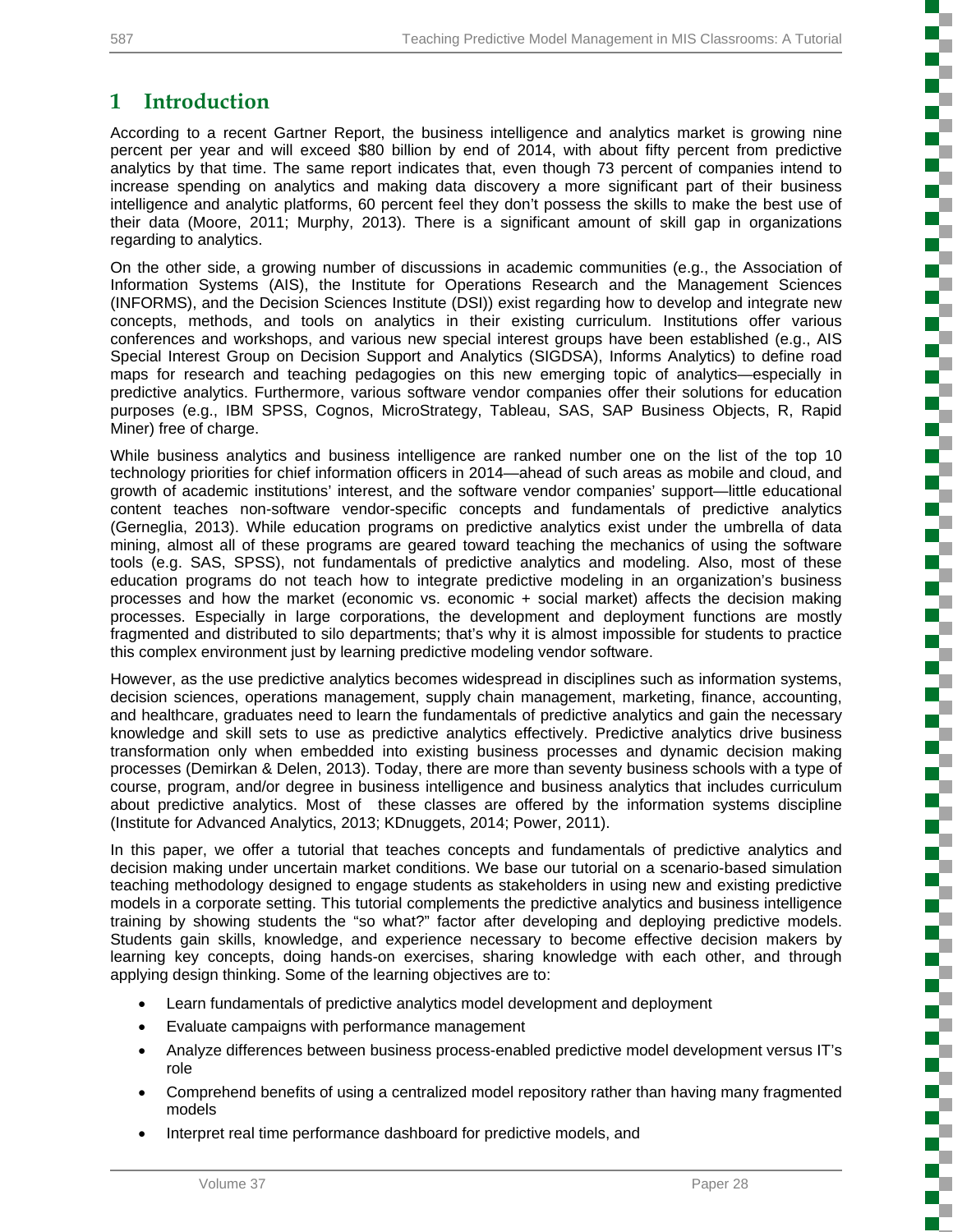Practice data-driven decision making and decision making under uncertainty.

Instructors who desire to use hands-on decision making dashboards with a sample business case in IS undergraduate and graduate classrooms and professional education workshops aimed to foster a collaborative and dynamic learning environment may find this tutorial especially useful.

This tutorial also proposes several IT artifacts, some of which professionals do not currently use: a conceptual centralized model repository, standardized performance management metrics (pie chart, stock price, revenue, cost, model builder, number of championships), and a real-time dashboard that shows the model interaction and performance. The dashboard also shows other visual and numeric performance metrics that incorporates all prediction market stakeholders' risk and return.

Readers can download the case and associated materials as an Integrated material set from the Teradata University Network (TUN) at http://www.teradatauniversitynetwork.com (Watson, 2009; Watson & Hoffer, 2003). TUN is a free, online software-as-a-service education platform that includes sample cases, PowerPoint presentations, data, and other content for data and information management courses (Demirkan, Goul, & Gros, 2010; Gros, Goul, & Demirkan, 2011). The Sanders integrated material set comprises a case and other documents that explain how several departments are doing business in the gaming industry. At The Sanders, while customers use the company's trademarked "Play-to-Win" card , customers' preferences, gaming patterns, and expenditures are constantly analyzed to build predictive models to score customer profitability given certain types of special offers by the Sanders.

We organize the paper as follows: In Section 2, we explain the demand for predictive analytics and modeling related education. In Section 3, we explain the tutorial with a case study and sample predictive models. In Section 4, we discuss evidence of student learning, and, in Section 5, we conclude the paper.

### **2 Overview**

┋

į

To survive in an increasingly competitive information-centered economy, today's organizations must constantly assess and update their strategies, techniques, and tools for effective information management. Organizations in every industry are now realizing the benefits of using data to align their current actions with their future objectives. Most companies, while interested in implementing predictive analytics, are challenged with hiring new employees who understand what predictive analytics actually is and with knowing how to develop, apply, and maintain the right predictive models in organizations (Sahoo, 2010). McKinsey Global Institute forecasts that, by 2018, the United States alone could face a shortage of 140,000 to 190,000 people with deep analytical skills and 1.5 million managers and analysts with the know-how to use the analysis of big data to make effective decisions.

As a result, efficient and effective decision making processes with data-driven discoveries (e.g.. the practice of using quantitative and statistical models to identify trends and relationships that might otherwise not be apparent) and predictive analytics (e.g.. the practice of forecasting future trends) are becoming mainstream applications for companies that need to run smarter, more agile, and more efficient businesses (Davenport, 2006).

As the growth of data and analytics continue, Gartner predicts that, by 2015, 4.4 million IT jobs (business intelligence and analytics) will be created to support big data, with 1.9 million of them landing in the United States (Hall, 2012). It is important for the next generation of managers to gain an understanding of analytics. Increasingly, data analytics is becoming an essential skill for managers<sup>1</sup>. According to Manish Parashar, director of Rutgers Discovery Informatics Institute, economic advantage depends on the available data plus one's ability to transform that data into meaningful insights. The leaders are industries nimble enough to interpret and use the data in new ways to add value. Traditional decision making structures must adapt to incorporate data scientists in business and research.

Universities must get involved and educate the future technology-driven business leaders in how to best harness new technology and develop more efficient processes (Bell, Mills, & Fadel, 2013). Almost every business school implements a type of data and information management, business intelligence, and decision-analysis course that demonstrates the power of using data and information for effective decision making. More universities now offer a master's degree or certificate programs in analytics or even just predictive analytics (e.g., North Carolina State University, Arizona State University, University of Texas

l

<sup>1</sup> See http://www.itbusinessedge.com/cm/blogs/hall/data-analytics-the-new-must-have-skill-for-managers/?cs=50647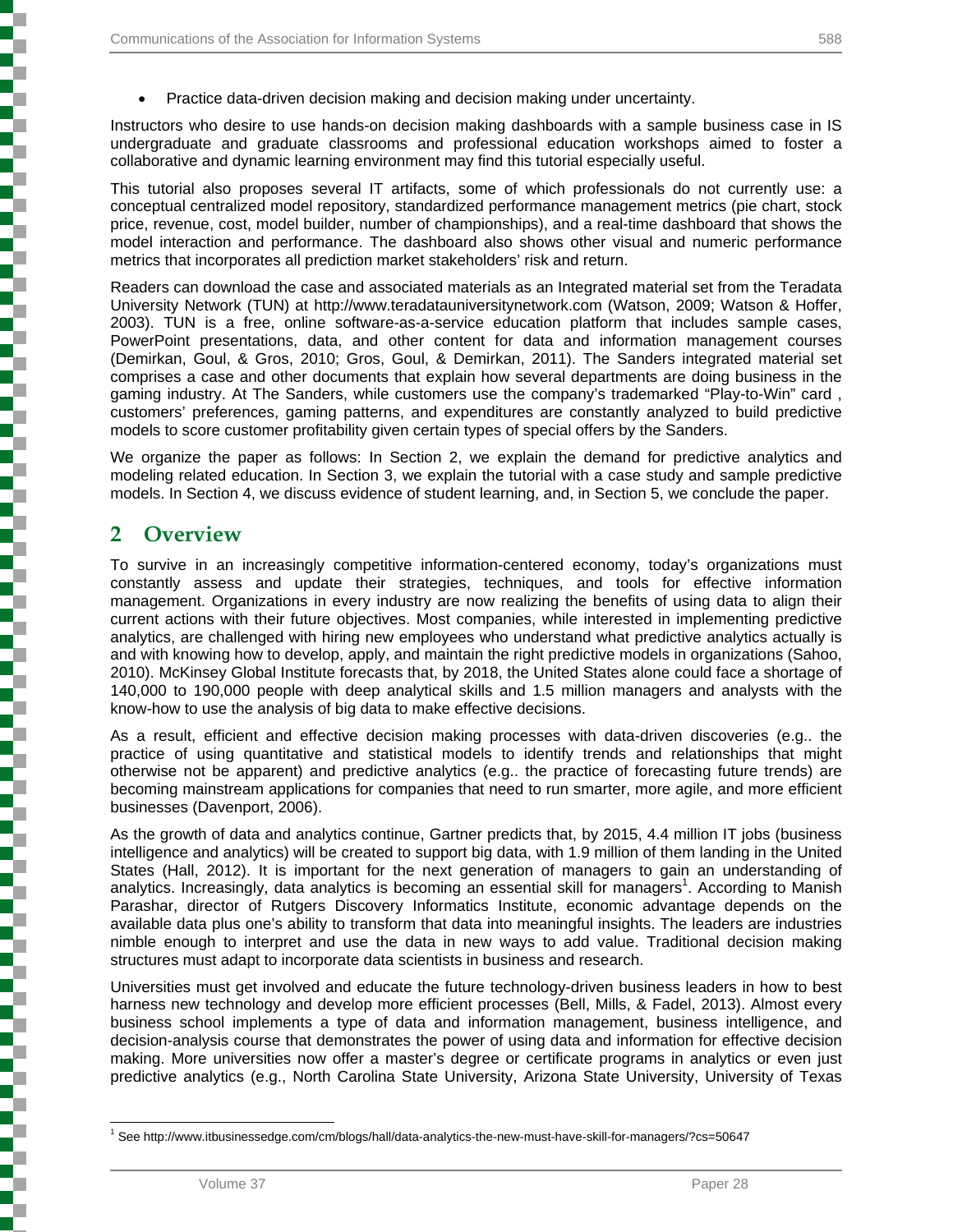ĺ

i

▛

į

Austin, University of Chicago). One of the biggest challenges is having the right tools and techniques to practice the concepts and theories covered in course texts.

Some faculty members use case studies from Harvard, California Management, or similar resources, but these exercises are typically higher level and managerial.

These case-study-oriented course curriculums are great tools to simulate a work place environment. However, these exercises target more strategic approaches; they usually do not include hands-on exercises that cover fundamentals. As companies intend to increase spending on analytics, hands-on skills to build, maintain, and deploy predictive models become more necessary. Business school students are hard-pressed to find cases or tutorials on decision making using predictive models. Developing and maintaining predictive models are costly and time consuming investments for organizations. To use any solution, these predictive models need to be embedded into business processes, and managers need to understand how to drive value from using these solutions.

Predictive modeling<sup>2</sup> is the process of analyzing data to create a statistical model of future behavior. Predictive modeling solutions are a form of data-mining technologies that work by analyzing historical and current data and by generating a model to help predict future outcomes. One can use these technologies to generate a score (for example, a credit score), to assess behavior (for example, fraud detection or customer acquisition), or to analyze needed reserves. Insurers can apply this to key activities, such as customer service, pricing, actuarial, underwriting, and claims, to improve outcomes. Vendors such as SAS, IBM, TIbco, and R offer many software tools and methodologies. Table 1 depicts a sample list of software available to higher education institutes to teach predictive analytics.

| <b>Software</b>                 | <b>Method</b>                                                                                                                | <b>Capabilities</b>                                                                                                                                                                                                                                                                                                                                       |
|---------------------------------|------------------------------------------------------------------------------------------------------------------------------|-----------------------------------------------------------------------------------------------------------------------------------------------------------------------------------------------------------------------------------------------------------------------------------------------------------------------------------------------------------|
| SAS-OnDemand                    | SEMMA (sample, explore,<br>modify, model, assess)                                                                            | Provides a no-cost, online delivery model to professors for<br>teaching and to students for learning data management and<br>analytics. By connecting to an SAS server in the cloud,<br>users access the analytical power of SAS software through<br>a user-friendly, point-and-click interface.                                                           |
| <b>SPSS Academic Initiative</b> | <b>CRISP-DM</b> (business<br>understanding, data<br>understanding, data<br>preparation, modeling,<br>evaluation, deployment) | By providing many flexible software options, SPSS<br>facilitates integrating analytical content into undergraduate<br>and graduate level courses.                                                                                                                                                                                                         |
| R                               | KDD (selection,<br>preprocessing,<br>transformation, data mining,<br>interpretation-evaluation)                              | R is an open source, free software environment for<br>statistical computing and graphics. It compiles and runs on a<br>wide variety of UNIX platforms, Windows, and MacOS. It<br>provides a wide variety of statistical tools (linear and<br>nonlinear modelling, classical statistical tests, time-series<br>analysis, classification, clustering, etc.) |

|  |  |  | Table 1. A Sample List of Software Available for Teaching Predictive Analytics |  |
|--|--|--|--------------------------------------------------------------------------------|--|
|  |  |  |                                                                                |  |

Unfortunately, most education programs focus on the mechanics of learning the software and developing models with these tools. For the most part, they have already cleaned and transformed data sets with known results to teach predictive models. Whereas, in practice, many predictive models are built across different business units with several different software solutions.

These software-driven education programs are not designed to teach basic conceptual understanding, deployment, return on investment, business process integration, and management of predictive models. Most of them do not provide a real-life decision making scenario where the manager decides which model to deploy and which model needs to remodel. Only KDD from R includes the deployment phase as a definition: it notes that creating the model is generally not the end of the project. Even if the purpose of the model is to increase knowledge of the data, the knowledge gained will need to be organized and presented in a way that the customer can use it (Chapman et al., 2000). However, the deployment phase does not include how to organize and to present the model in a way the customer can use. Their definition assumes that knowledge discovery through predictive modeling is totally outside of the system and the "customer" is actually the decision maker. These exercises become standalone technical skills and are not

l <sup>2</sup> http://www.gartner.com/it-glossary/predictive-modeling-solutions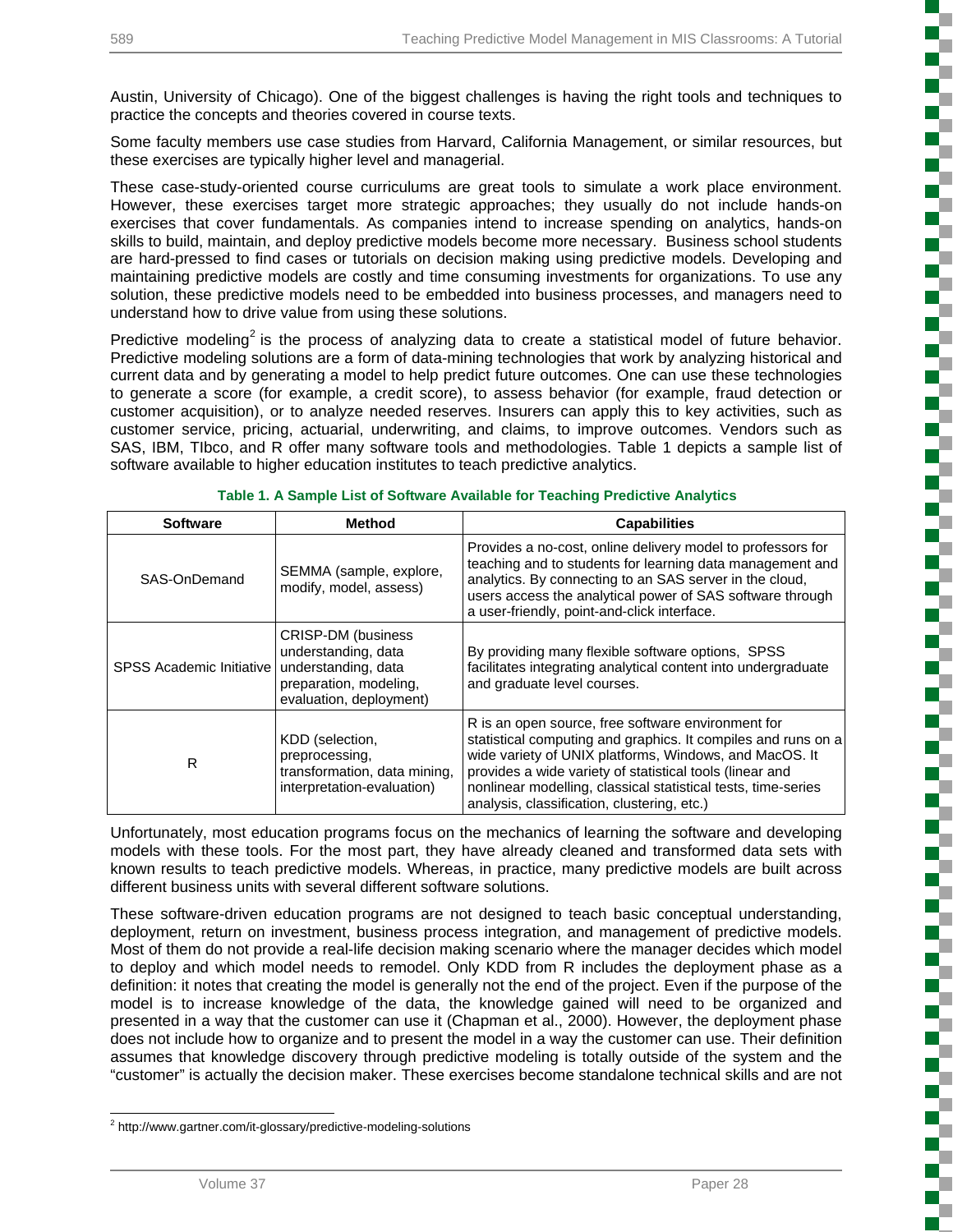perceived as strategic weapons. In addition, they don't support "work-based pedagogy". Work-based pedagogy notes that "management education should focus on the imperfect realities of the workplace rather than on the idealized models of best practices" (Schlenker & Mendelson, 2008).

Through an extensive literature review, we assessed alternate methods for teaching data-driven discoveries and predictive modeling and analytics. For example, some studies demonstrate how to teach advanced decision making with analytics using tools such as MS Excel and simulation (Li, 2007; Cronan, Douglas, Alnuaimi, & Schmidt, 2011; Ragsdale & Zobel, 2010). These studies are excellent in terms of traditional perspectives of decision making. We believe teaching pedagogy for predictive analytics needs design thinking in addition to decision making with case analysis (Barnes, Christensen, & Hansen, 1994) and team learning (Rassuli & Manzer, 2005).

This tutorial explains the use of a hypothetical business scenario where the vice president of business intelligence solutions of Sanders company, Yolanda Wales, deployed predictive analytic models to analyze and make decisions about the company's marketing campaigns. Sanders developed and deployed several different predictive models (including an outsourcing, in-house logistic regressions, neural networks techniques, and some others) for many years. The company already has set of predeveloped models in their model repository. Table 2 briefly describes the Sanders' predictive analytics model environment.

#### **Table 2. Sanders' Predictive Analytics Models Development Environment**

- In the past, one employee was developing predictive models; now, they have many people who develop models in a fragmented manner.
- In the past, the company deployed mostly one model for their campaigns; now, they need to develop and deploy multiple models simultaneously.
- The company needs a repository to store and manage multiple models.
- The company needs to be able to review the outcome of each deployed model.

Sanders realized that, while the model development team was quickly growing and more tools were available to develop advanced models, outcomes from the predictive models were not improving significantly. As such, they considered developing a centralized model management system to help them obtain: 1) a central repository that stores all predictive models that are currently developed and stored in employees' desktops in a fragmented way, 2) incorporated cost, proposed revenue, and actual results from the campaigns using these models, and 3) standardized metrics and measures to evaluate the performance of models.

## **3 How to Teach Predictive Analytics with the Wales Market Case**

To teach predictive analytics with the Wales Market case, faculty members, once on the TUB website (www.teradatauniversitynetwork.com), should:

- Go to http://www.teradatauniversitynetwork.com/Library/Items/Solving-Business-Problems-with-Data-Driven-Discoveries-and-Predictive-Analytics/
- Review and download the below list of items (Table 3).

#### **Table 3. Materials Used to Teach Predictive Model Management**

| <b>Content</b>                                                          | File name                       | <b>Description</b>                                                                                                                                                                                                               |  |  |
|-------------------------------------------------------------------------|---------------------------------|----------------------------------------------------------------------------------------------------------------------------------------------------------------------------------------------------------------------------------|--|--|
| Overview of predictive<br>modeling                                      | What is Predictive Modeling.ppt | Brief explanation of predictive analytics and<br>modeling, including basic concepts, such as<br>decile, model lift, and model overlap.                                                                                           |  |  |
| Brief review of the case,<br>dashboard and<br>instructions for students | IntroToSandersCasino.ppt        | After students read the case and reviewed<br>the dashboard on their own. The instructor<br>reviews and summarizes the business<br>problem that needs to be solved using<br>predictive models and answers students'<br>questions. |  |  |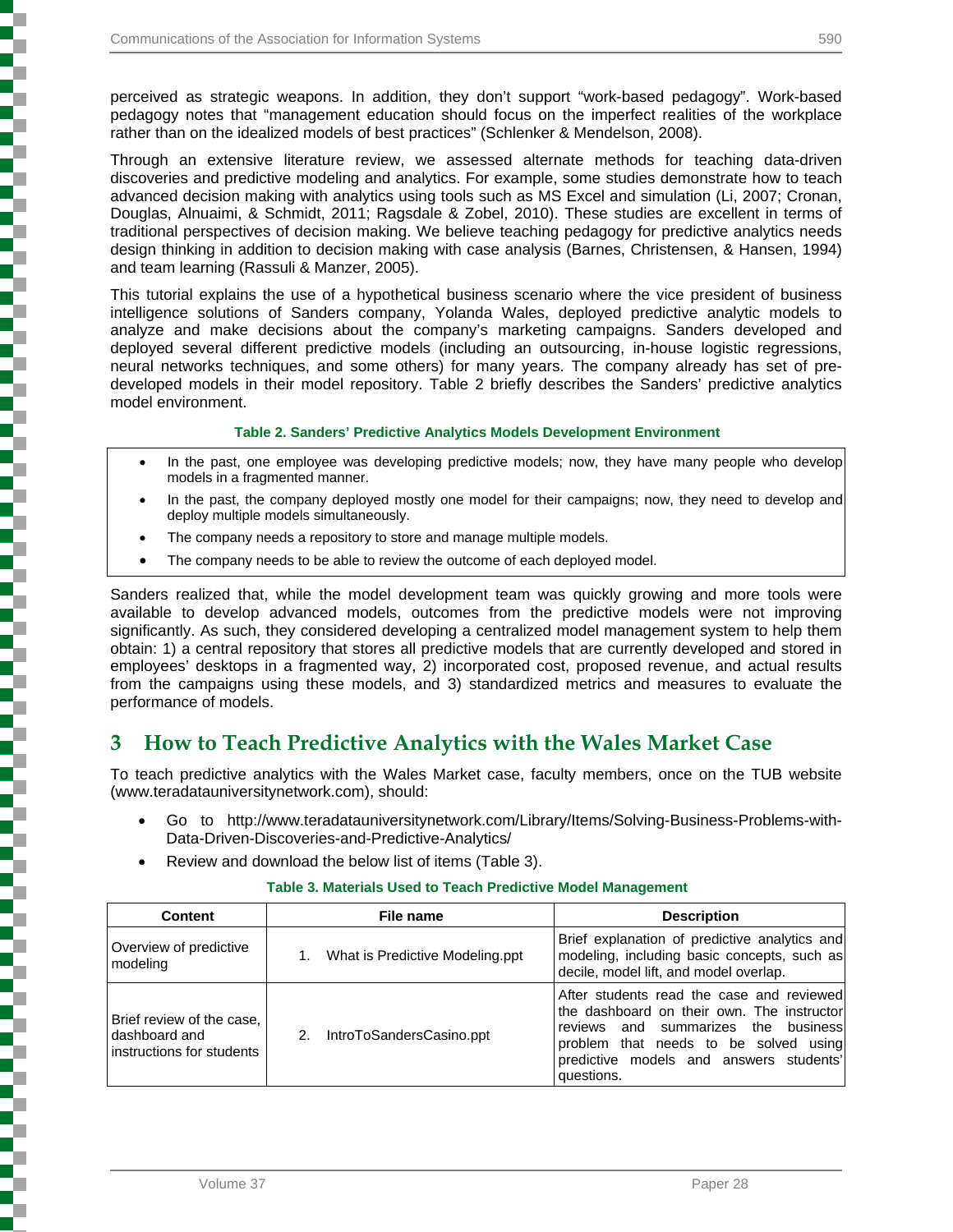| Case study that explains<br>the business problem<br>(Wales Market case) | 3. | WalesMarketCase.pdf           | A mini-case about Yolanda Wales, VP of<br>Business Intelligence at the Sanders' Casino.<br>She needs a good way to use and manage<br>predictive models that are built by different<br>methods                                 |
|-------------------------------------------------------------------------|----|-------------------------------|-------------------------------------------------------------------------------------------------------------------------------------------------------------------------------------------------------------------------------|
| Dashboard for predictive<br>model performance<br>reports                | 4. | WalesMarketDashboard.xls      | Informs the manager about the revenue and<br>overlap from multiple predictive models with<br>their performances.                                                                                                              |
| Data entry forms for<br>students (economic<br>market)                   | 5. | BettorSheetEconomic.pdf       | Betting sheets are provided to the students<br>so that they mark their selection to see how<br>the selections are made. Students are<br>awarded \$1000 play money to disburse<br>among model deciles to show their decisions. |
| Data entry forms for<br>students (economic &<br>social market)          | 6. | BettorSheetEconomicSocial.pdf | Betting sheets are provided to the students<br>so that they mark their selection to see how<br>the selections are made. Students are<br>awarded \$1000 play money to disburse<br>among model deciles to show their decisions. |
| Evaluation of results                                                   | 7. | TemplateForBettingResults.xls | Combining the overall results to see which<br>model deciles will be used in the next cycle<br>and selecting the winners.                                                                                                      |

|  |  |  | Table 3. Materials Used to Teach Predictive Model Management |
|--|--|--|--------------------------------------------------------------|
|  |  |  |                                                              |

- Divide students into two groups: members of group 1 will be tasked to make their decisions without any discussion and collaborations with others (economic market). Members of group 2 will be tasked to make their decisions with discussions and collaborations with others (economic & social market). This will help students to see differences about making decisions with these two markets.
- Begin a class with the PowerPoint deck 1.What is Predictive Modeling.ppt. Make sure students understand predictive analytics and definitions of lift, deciles, scoring, and dashboards. The last slide in that deck is compelling—it is a toddler with two ice cream cones who is deciding which to eat. This is germane to the deployment decision: once a model is deployed, you can't tell with certainty what the model choice might have done for you: you've already invested in your best bet. The same is true of that ice cream cone on a hot day. Once you decide on a flavor, the other ice cream will melt away.
- Hand out the case study to students (3.WalesMarketCase.pdf—Appendix A), and go over the second PowerPoint deck titled 2.IntroToSandersCasino.ppt, which explains a business case titled "Wales Market". The dashboard demonstrates the pre-developed models with their performances. After reviewing the decks, instructors can ask students the following questions to start guided discussions:
	- 1. What is the marketing manager's dilemma?
	- 2. How do predictive models work? What is a decile? What is the importance of "lift" in decision making?
	- 3. How do companies make money from using predictive models?
	- 4. What does it mean to deploy a predictive model? Why is deploying a predictive model in the right manner often important to the bottom line?
	- 5. If the cost of mailing an offer is \$1 and you have a budget of, for example, \$200,000, do you have to mail the offer to the top 200,000 records that are most likely to respond? How do you know where to stop?
	- 6. How can an expected return on investment (ROI) for using a predictive model be calculated, and why is it important to determine this ROI?
- Display 4.WalesMarketDashboard.xls (Appendix B) that shows the results from earlier champion and challenger models. When a model is first used in a campaign—such as a mailing to encourage customers to come to a casino during a week that is known to be slow given the normal business cycle—that model is known as the initial champion model. It is difficult to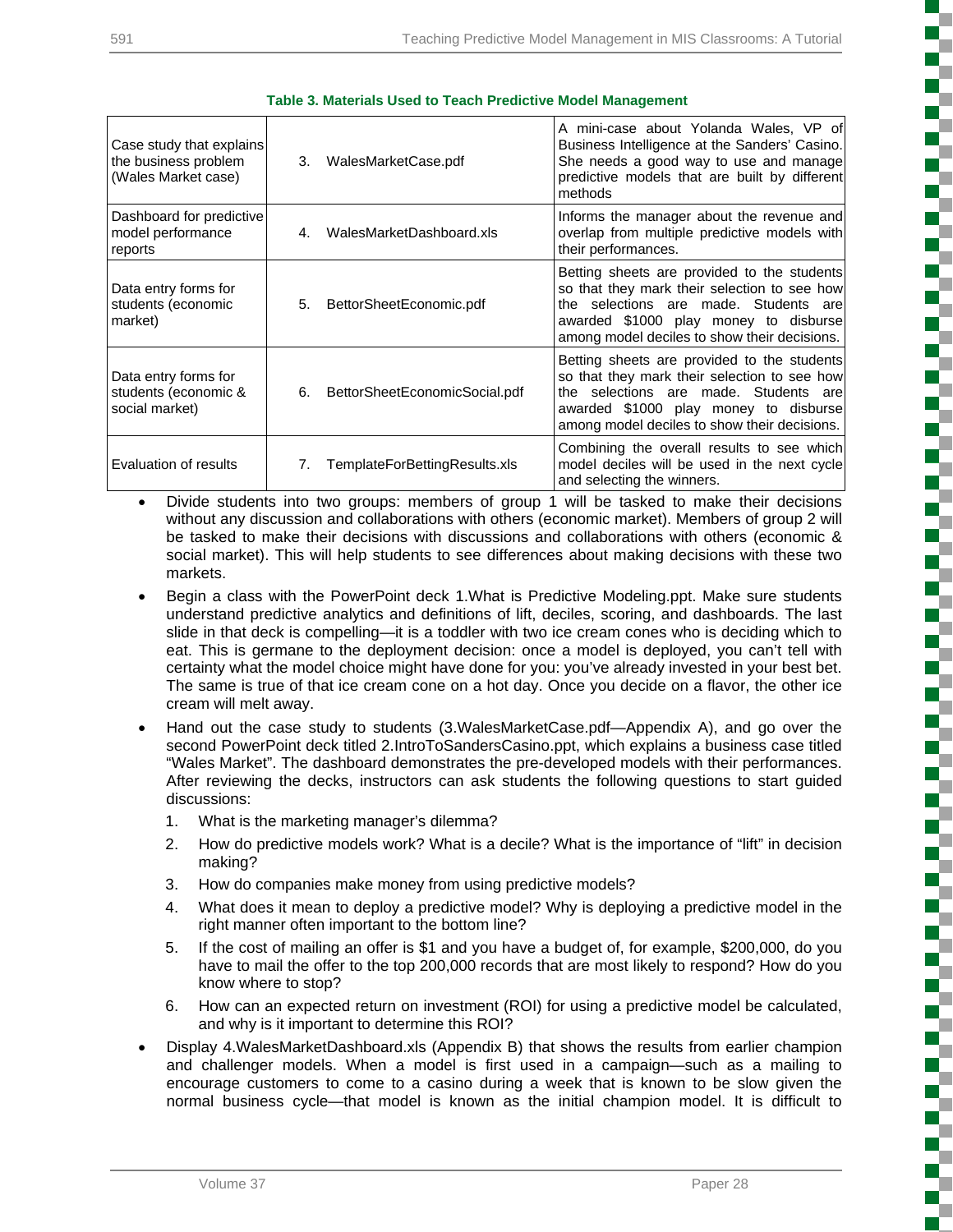compare the predicted performance of a non-champion model ("challenger model") with the performance of the champion model.

- Ask students in each group to bet on each campaign's model performance. Students in the economic-only market are asked to fill out the betting sheet for economic market (5.BettorSheetEconomic.pdf—Appendix C) by allocating their fictional \$1,000 across different models and deciles in those models by using the information on the dashboard. This group is not allowed to talk or collaborate with each other during this exercise.
- Ask students in the economic and social market to bet on each campaign's model performance (fill out the betting sheet for economic & social market (6.BettorSheetEconomicSocial.pdf— Appendix C) by allocating their fictional \$1,000 across different models and deciles in those models by using the information on the dashboard. This group is allowed to talk or collaborate with each other during this exercise and give each other candies for exchanging information. Students are also asked to enter the candy exchange information on the second page of the bettor sheet. The count of candy is not used in any way for deciding the winners. It is used to measure the extent of interaction.
- At the end of the exercise, collect all the bettor sheets and enter the results in the Excel sheet template provided (7.TemplateForBettingResults.xls—Appendix D). Calculate the number and dollar amount bet for each stock (model decile) as described in detail in the Excel worksheet and present it to the class.

Students will be surprised that most of the bets moved away from the champion model deciles and actually no statistically significant difference between the way two groups' betting exists (economic vs. economic and social). Students realize that they were participating in the decision making process for using predictive models. When the enterprise offers multiple models, students, therefore, learn how models are used for decision making. Comparison of multiple models is made available by real-time dashboards. The student(s) who bet the top three most populist stocks wins the prize.

The gist of the case is to create a "predictive model market" where students can invest in models for deployment in a campaign. Campaign decision making is then informed by the bets that the students make in the class. This gives rise to two additional discussion questions:

- 1. If predictive models are becoming company assets, how can organizations manage them as a portfolio?
- 2. What are the similarities and differences between tracking the performance of model assets and tracking the performance of stocks in the stock market?

When predictive analytics are taught, most students believe that, once a predictive model is constructed, then the work is done. In this exercise, we set out to provide students with a better understanding of how models are deployed in companies. We wanted to show how multiple models might be in play in the context of a campaign (targeted marketing, fraud detection, etc.), why decisions about deploying models (and changing the models deployed mid-campaign) are complex, and why they are made without complete information. We also want to make this a fun, challenging, and a cooperative learning experience.

## **4 Evidence of Student Learning**

The exercise starts with reviewing the concepts of predictive modeling, reviewing the Wales Market case, explaining the dashboard that shows comparative performance of the predictive models in the portfolio, and making a decision based on the interpretation of the model dashboards. The sequence of these events keeps the students engaged in the class. The results are compiled and shared with students in the next class by compiling betting results in a chart that shows the count of bets and amount of bets for each bet (a sample of results is provided to instructors at TUN website). As the graphs show, a collective intelligence forms for the bets. Students repeatedly tend to pick the same stocks as favorites as a group even though their individual bets vary. This phenomenon is explained to students as using prediction markets as decision support systems.

Students are excited to find out how well prediction markets worked, especially as they see that the results from the economic and economic and social markets yield the same top (most favorite) stocks. The business intelligence section of an introduction to information systems class consistently uses this exercise. We taught approximately 40 students in the 2012-13 academic year, approximately 160 in the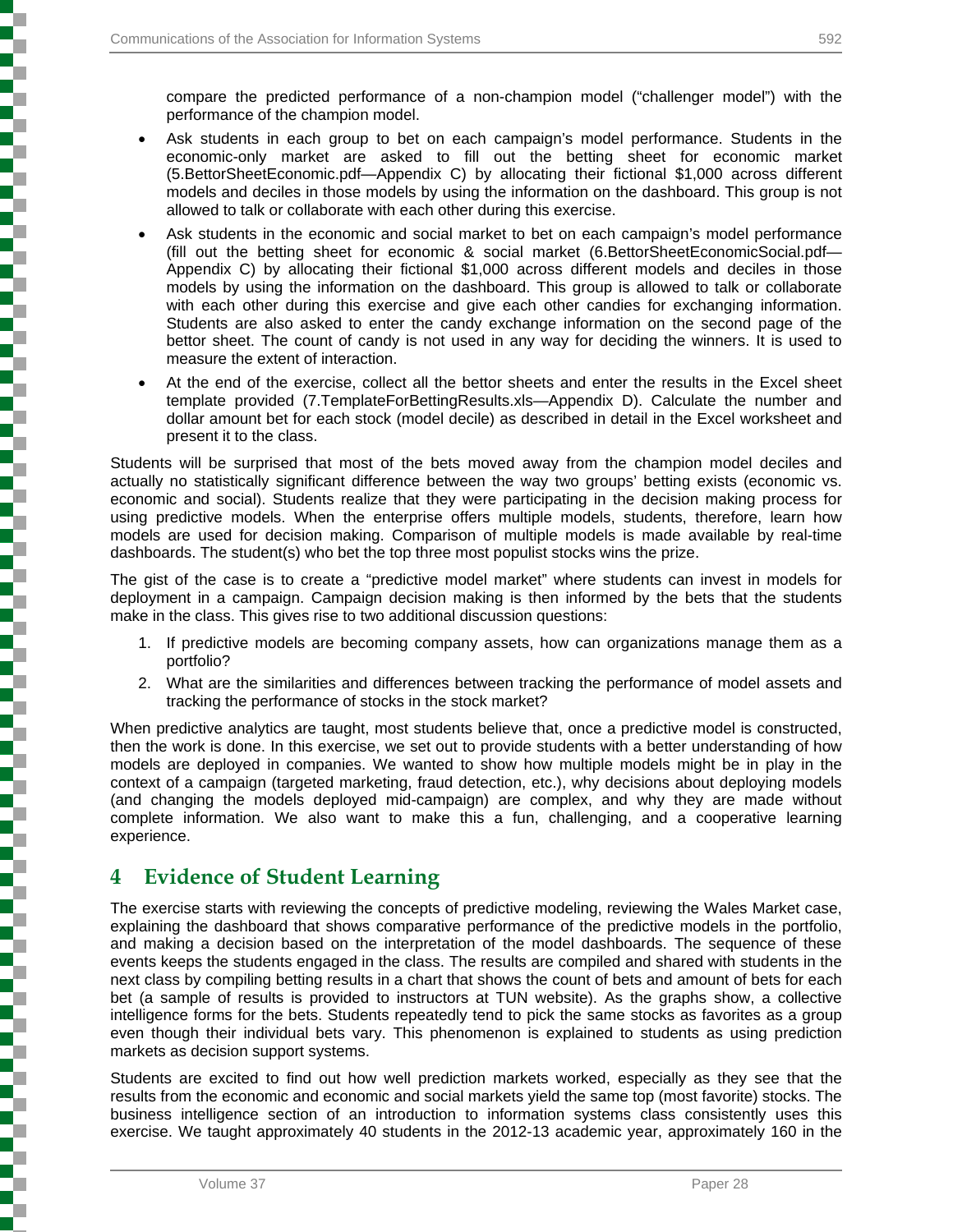$\mathbb{Z}^{\mathbb{Z}}$ 

L ç

C,

ĺ

F

į

ç

ď.

Ş

Г t.

2011-12 academic year, and approximately 100 students in the 2010-11 academic year with these case materials. Students completed the assignment successfully. In the context of a recent class experiences, we asked students to provide feedback regarding the use of Wales Market. The following comments and discussions provide support for the effectiveness of this tutorial in promoting knowledge of how predictive models work and how dashboards can be used in reporting performance of multiple models and how to interpret model deciles:

- Eighty percent of the students acknowledged that the case helped them to become familiar with the concepts used in assessing the performance of predictive models such as "decile" or "lift".
- Seventy-six percent of the students indicated that this exercise helped with the knowledge of how predictive models are used and managed as a portfolio. They mentioned acquiring the ability to compare models by viewing performance data and analyzing/picking the best models.
- More than half of the students mentioned that working with dashboards helped them to interpret the information provided in dashboards.

We issued a quiz to students to measure their learning for concepts.

We also asked students to rank order the following information when they were making decisions (what they paid the most attention to in making their allocation decision):

- Pie charts
	- Stock prices
- \_\_\_\_ Revenue
- \_\_\_\_ Cost
- Model builder
- Prior championships
- Creation date
- \_\_\_\_ Profit
- Model overlap tables

Table 4 shows the results for the economic vs. economic and social groups.

#### **Table 4. Dashboard Information Ranking**

| <b>Criteria</b>     | <b>Economic</b> | <b>Economic and social</b> |
|---------------------|-----------------|----------------------------|
| Pie charts          | 2.92            | 2.71                       |
| Revenue             | 2.92            | 2.90                       |
| Stock prices        | 3.18            | 4.08                       |
| Profit              | 4.31            | 3.90                       |
| Model overlap       | 4.54            | 4.87                       |
| Cost                | 4.97            | 4.87                       |
| Prior championships | 6.06            | 6.28                       |
| Model builder       | 6.92            | 7.05                       |
| Creation date       | 7.72            | 7.89                       |

These results also informed us about what we should include in the predictive analytics management dashboards.

## **5 Discussion and Conclusion**

This tutorial should be of interest to educators who desire to teach students how to make decisions in the context of applying predictive analytics. Students learn the power of teamwork (knowledge sharing), and they apply design thinking using case studies. The important skills gained are effective decision making and problem solving with dashboards and prediction markets.

This tutorial also takes the students through the process of building models, managing models, seeing the results of the models, and incorporating these results into the next campaign cycle by creating a lively and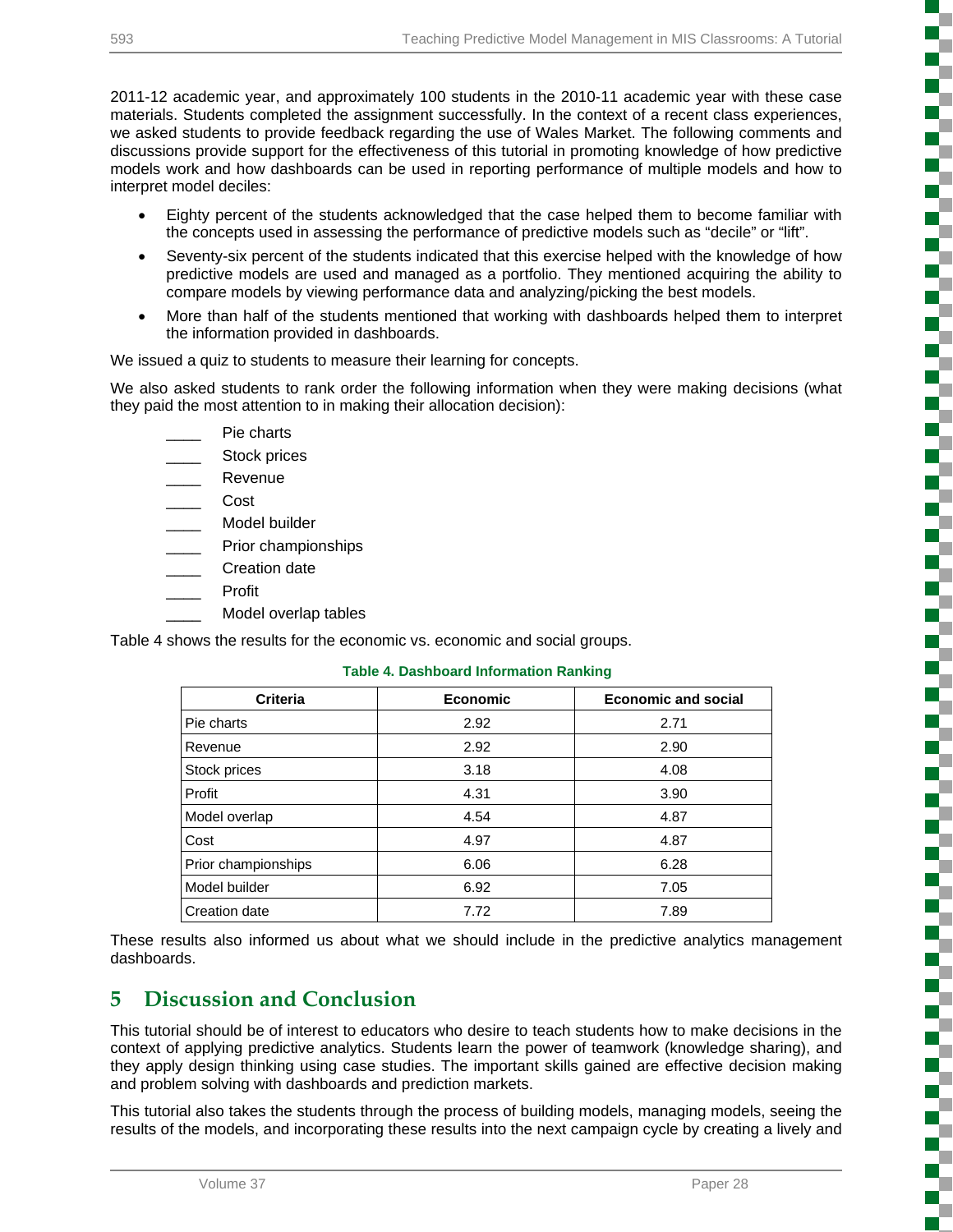active work environment and using the role-playing technique. As the manager realizes the need to bring all these models together to create transparency across stakeholders and keep the performance metrics up to date, the students also realize that they are part of the decisions and how the decisions they make as "employees" or "stakeholders" impact their company's and their own bottom-line.

Ninety-eight percent of employers believe business school graduates need to know how to use data to drive decisions according to the 2013 "Year-End Poll of Employers"(GMAC, 2013) by the Graduate Management Admission Council (USNews.com). In the last two years, we have seen a big expansion of business analytics and predictive analytics programs in the United States higher education institutions. These programs use and create alignment with BI and big data institutions such as SAS and IBM and teach students analytics tools and concepts. This tutorial is an excellent integrated and self-contained material that can be used in all these programs regardless what modeling technique or software is used. This tutorial involves managing multiple predictive analytics solutions through an IT-enabled solution and students (as "employees for the Sanders") as stakeholders for selecting the right model for the right campaign using the right metrics and dashboards. Because predictive model use proliferates in analyticsdriven business campaigns, students need to understand how exactly these advanced analytics tools are used in real-life decision making. Students may be taught *what* predictive modeling is and *how* to build predictive models using different techniques in a lecture environment. However, with the Wales Market case and a classroom activity enforcing participation in decision making, students understand *why* it is important to deploy predictive models and *why* we must treat predictive models as company assets and displayed in a comparative dynamic dashboard.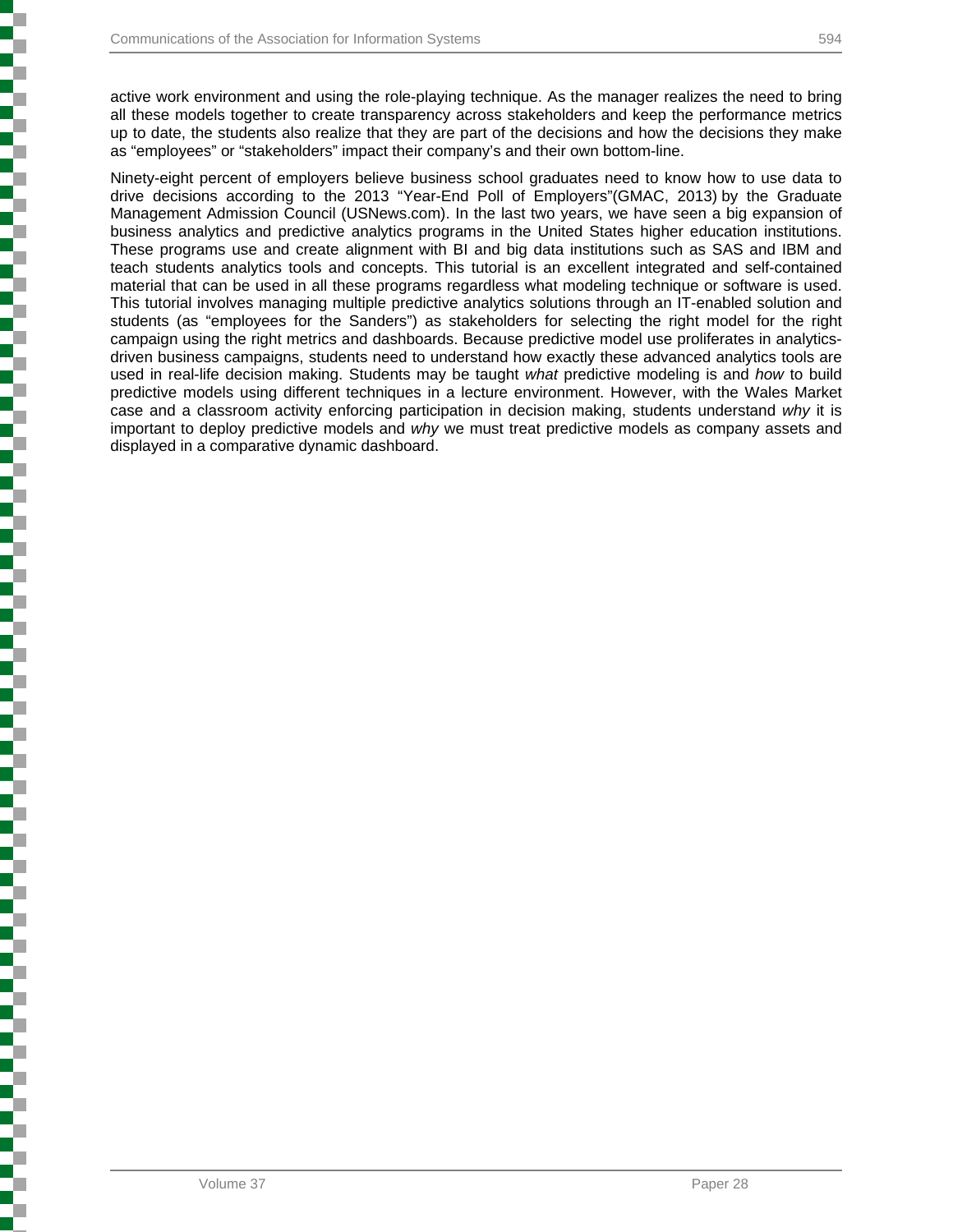i

F

Ş

Г ▛

į

l

į

i

### **References**

- Bell, C., Mills, R., & Fadel, K. (2013). An analysis of undergraduate information systems curricula: Adoption of the IS 2010 curriculum guidelines. *Communications of the Association for Information Systems, 32,* 73-94.
- Barnes, L. B., Christensen, C. R., & Hansen, A. J. (1994). *Teaching and the case method: Text, cases, and readings.* Boston: Harvard Business School.
- Chapman, P., Clinton, J., Kerner, R., Khabaza, T., Reinartz, T., Shearer, C., & Wirth, R. (2000). *CRISP-DM 1.0—Step-by-step data mining guide*. Retrieved from https://the-modeling-agency.com/crispdm.pdf
- Cronan, T. P., Douglas, D. E., Alnuaimi, O., & Schmidt, P. J. (2011). Decision making in an integrated business process context: Learning using an ERP simulation game. *Decision Sciences Journal of Innovative Education*, *9*(2), 227-234.
- Davenport, T. J. (2006). Competing on analytics. *Harvard Business Review*, *84*(1), 99-107
- Demirkan, H., & Delen, D. (2013). Leveraging the capabilities of service-oriented decision support systems: Putting analytics and big data in cloud. *Decision Support Systems and Electronic Commerce*, *55*(1), 412-421.
- Demirkan, H., Goul, M., & Gros, M. (2010). A reference model for sustainable e-learning service systems: Experiences with the joint university/teradata consortium. *Decision Sciences Journal of Innovative Education*, *8*(1), 151-189.
- Gerneglia, B. (2013). Top 2014 IT priorities for state CIOs. *CIOZONE*. Retrieved from http://www.ciozone.com/index.php?option=com\_myblog&show=Top-2014-IT-Priorities-for-State-CIOs.html&Itemid=713
- GMAC. (2013). "2013 year-end poll of employers" summary report. *Graduate Management Admission Council.* **Council** *Council Council Council Council Council Council Council Council COUNCIL COUNCIL COUNCIL COUNCIL COUNCIL COUNCIL COUNCIL COUNCIL COUNC* http://www.gmac.com/~/media/Files/gmac/Research/Employment%20Outlook/2013-year-end-pollsummary-report.pdf
- Gros, M. E., Goul, M., & Demirkan, H. (2011). Promoting effective decision making using analytics in a virtual technology lab. *Decision Sciences Journal of Innovative Education*, *9*, 119-127.
- Hall, S. (2012). Gartner: Big data will generate 6 million U.S. jobs by 2015. *ITBusinessEdge*. Retrieved from http://www.itbusinessedge.com/blogs/charting-your-it-career/gartner-big-data-will-generate-6 million-u.s.-jobs-by-2015.html
- Institute for Advanced Analytics. (2013). Survey Of graduate degree programs in analytics. *NC State University*. Retrieved from http://analytics.ncsu.edu/?page\_id=4184
- Li, X. (2007). Intelligent agent-supported online education. *Decision Sciences Journal of Innovative Education*, *5*, 311–331.
- KDnuggets (2014). Education in data mining, analytics and data science in USA/Canada. *KDnuggets.com*. Retrieved from http://www.kdnuggets.com/education/usa-canada.html
- Moore, S. (2011). Gartner forecasts global business intelligence market to grow 9.7 percent in 2011. *Gartner*. Retrieved from http://www.gartner.com/newsroom/id/1553215
- Murphy, I. B. (2013). Gartner researchers: Predictive analytics to gain traction in business. *DataInformed*. Retrieved from http://data-informed.com/gartner-researchers-predictive-analytics-to-gain-traction-inbusiness/
- Power, D. (2011). What universities offer masters degrees in analytics and data science? Retrieved from http://dssresources.com/faq/index.php?action=artikel&id=250
- Ragsdale, C. T., & Zobel, C. W. (2010). A simple approach to implementing and training neural networks in Excel. *Decision Sciences Journal of Innovative Education*, *8*(1), 143-149.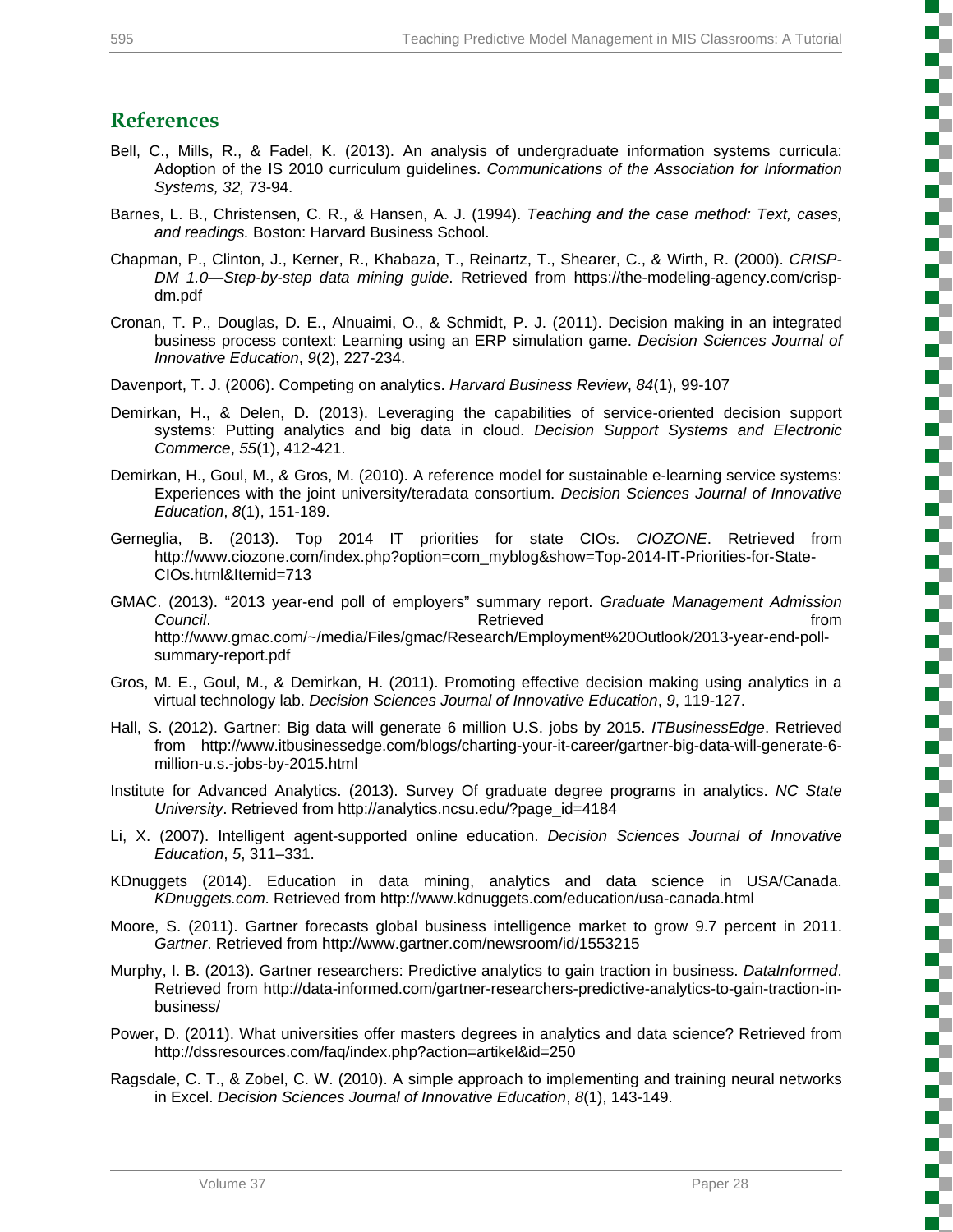į

į

į

₿

ş

į

5

į

Ę

₿

Ī

- Rassuli, A., & Manzer, J. P. (2005). Teach us to learn: Multivariate analysis of perception of success in team learning. *Journal of Education for Business*, *80*, 21-27.
- Sahoo, S. (2010). *Power of predictive analytics*. Hexaware Technologies.

Schlenker, L., & Mendelson, A. (2008). Technology at work. *BizEd*, *7*(1), 22-26.

- Watson, H. J. (2009). Tutorial: Business intelligence—past, present, and future. *Communications of the Association for Information Systems*, *25*, 487-510.
- Watson, H. J., & Hoffer, J. A. (2003). Teradata university network: A new resource for teaching large data bases and their applications. *Communications of the Association for Information Systems*, *12*, 130- 144.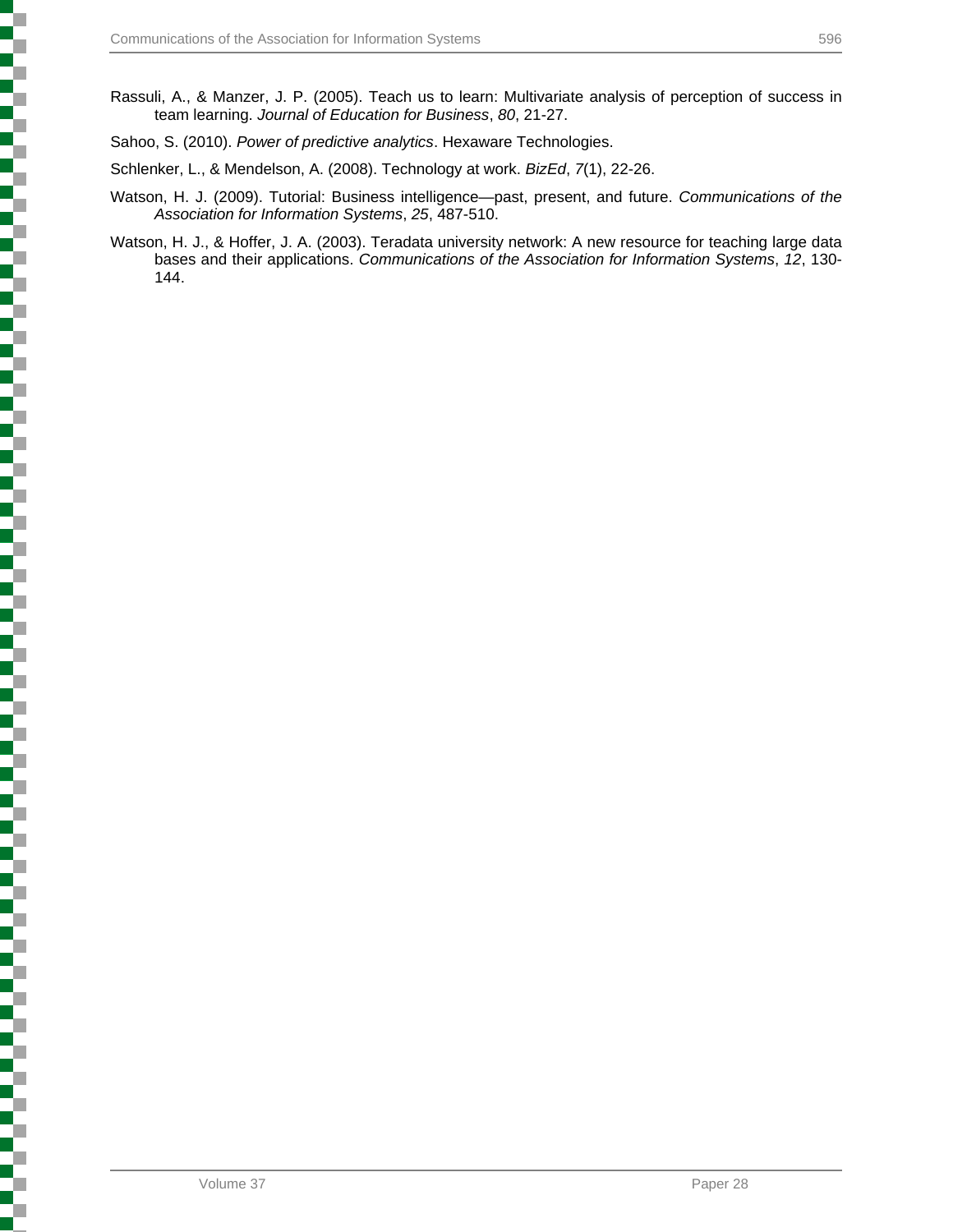П.

ā

Ŧ T.

Š

# **Appendix A: Excerpt from Wales Market**

Yolanda Wales is Vice-President of the Business Intelligence Solutions Area of an international conglomerate named "The Sanders". The Sanders comprises several divisions doing business in the gaming industry. With casinos on four continents, the company also manages numerous American Indian Nation casinos in the U.S.A. Business intelligence (BI) is the primary enabler of customer relationship management whereby customers enjoy seamless cross-casino experiences. Using the company's trademark "Play-to-Win" card, customers' preferences, gaming patterns, and expenditures are constantly being analyzed to build predictive models designed to help score customer profitability given certain types of special offers. Such special offers include complimentary room-nights, dining coupons, free slot machine play, and so on.

Because the company's BI capabilities have advanced to the point where analysts are proliferating numerous high-quality predictive models, Yolanda needs to come up with a new "model dashboard" to help all of her analyst teams, the marketing group, and other managers to quickly ascertain which models are the best to use in particular marketing campaigns. These groups need a single source of the truth when it comes to the available model assets. However, achieving a single source of the truth is more complicated than one might first envision. When a model is first used in a campaign—say to encourage customers to come to a casino during a week that is known to be slow given the normal business cycle that model is known as the initial champion model. It is difficult to compare the predicted performance of a non-champion model (called a challenger model) with the known performance of the champion model. For example, if the champion model for a campaign targeted 30 customers and 10 actually came and spent money using their Play-To-Win card, then, for that champion model, we know with certainty the profitability. In contrast, a challenger model might have targeted a different set of customers, and we could only speculate on their profitability if we tried to compare the champion and non-champion models. However, some customers were targeted in both models, known as the model overlap.

Yolanda invented a unique strategy for the dashboard she envisions. She explains:

*Why not create a market of models where each model can be described, explained and its performance can be shown to all of the main stakeholders in a campaign. Those stakeholders could be the analysts who build models, the managers who run the campaigns - and even the marketing group composed of people who experience in running many other campaigns. We'll stake them each \$1,000 (in real money) and ask them to allocate that money to buy shares of the different models in a bet they are making on each campaign's model performance. Once everyone makes their bets, we'll pick the model combinations with the highest investment and make it the model for the next cycle of the campaign. After we know the results of the campaign,*  we'll let everyone know the actual and predicted performance, and then we'll start another round *of betting. The market will react by changing the share prices of the models. New share prices will reflect model performance and the demand from the prior cycle of the campaign. Each "bettor" will have a portfolio of the shares it owns in the market continuing as long as we are running the campaign. This unique market will provide an informative and innovative way to guide our management of this complex and growing set of model assets at our disposal. Our collective bets will guide our actions, and those who make money from their bets will, over time, influence the models we deploy in our campaigns—because they will have more to bet with!* 

After all, Yolanda thought, "We all work in the gaming industry, and betting is in our blood!

Yolanda's idea was assigned for further development to her junior executive, Mora Modeles. Mora had the difficult task of figuring out how to determine the performance of a challenger model from one cycle of a campaign to another, and, more importantly, how a challenger model would pay off when the results weren't known with certainty. On one hand, the challenger model might perform better on the most profitable subjects that it had in common with the initial champion model. On the other hand, since the challenger model might target different subjects, the profitability of those subjects would never be known. Mora decided that what she could do was provide the market with information only about what was actually known. She could provide the market with a snapshot that addressed the scoring of subjects by the champion model; for example: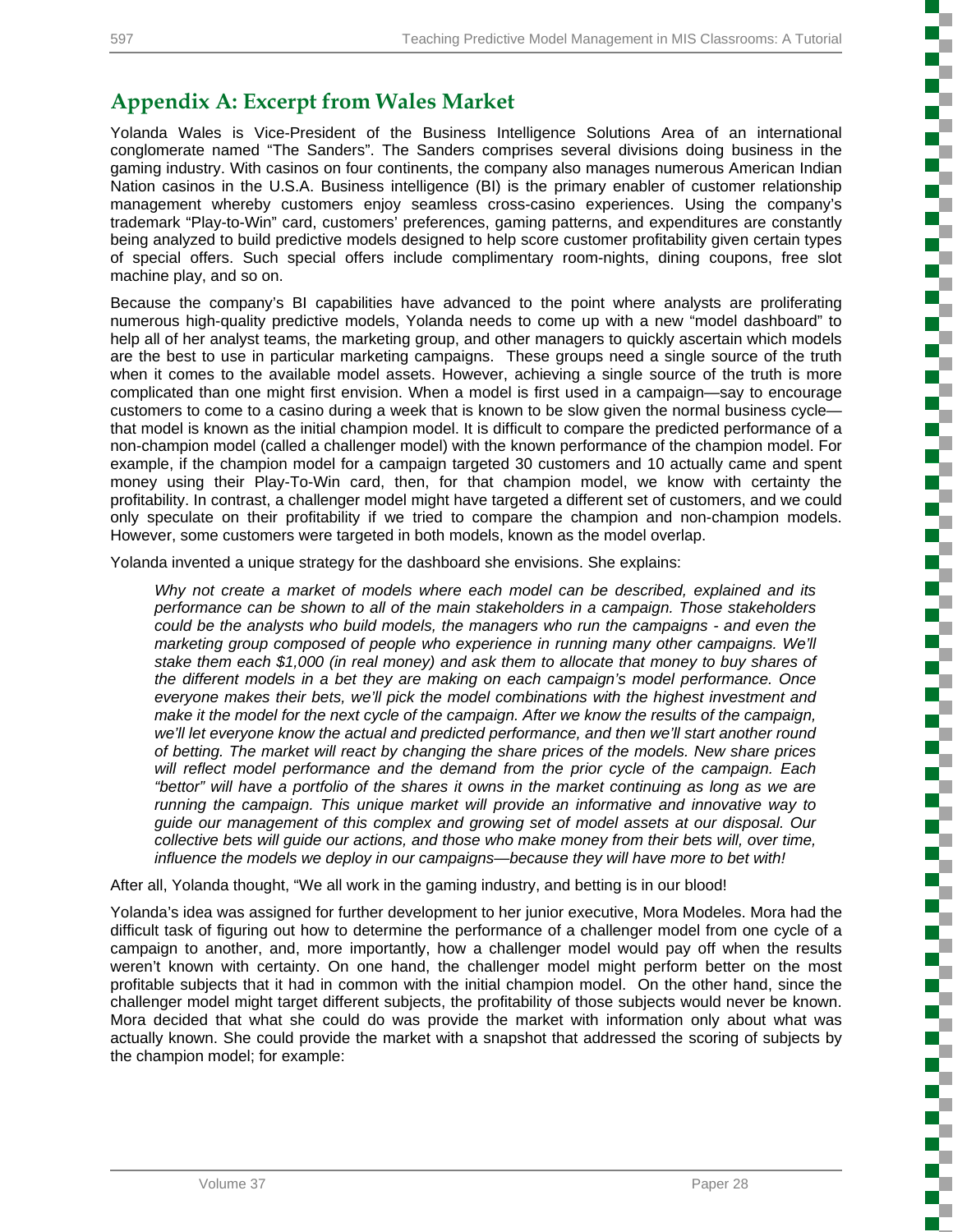|                               |                         | <b>ACTION WINDOW</b>                  |                              |         |                         |                  |                         |
|-------------------------------|-------------------------|---------------------------------------|------------------------------|---------|-------------------------|------------------|-------------------------|
| <b>INITIAL CHAMPION MODEL</b> | Decile1<br>$\mathbf{1}$ | Decile <sub>2</sub><br>$\overline{1}$ | Decile3<br><b>The Second</b> | Decile4 | Decile5<br>$\mathbf{1}$ | Decile6<br>$1\,$ | Decile7<br>$\mathbf{1}$ |
| Revenue                       | Ś<br>900.00             | \$<br>900.00                          | Ś<br>700.00                  |         |                         |                  |                         |
| Cost                          | 50.00<br>Ś              | \$<br>50.00                           | 50.00                        |         |                         |                  |                         |
| <b>Share Price</b>            | 65.00<br>Ś              | $\sqrt{5}$<br>60.00                   | 55.00<br>ا \$                |         |                         |                  |                         |
| Model Builder                 | <b>Bob Hamilton</b>     |                                       |                              |         |                         |                  |                         |
| Prior Championships           |                         |                                       |                              |         |                         |                  |                         |
| <b>Creation Date</b>          | Jan-12                  |                                       |                              |         |                         |                  |                         |
| <b>Total Profit</b>           | Ś.<br>2,350.00          |                                       |                              |         |                         |                  |                         |

**Figure A1. Scoring of Subjects by the Champion Model**

This table and the graphs show many things, and Mora would explain them to anyone who would listen. This set of graphs and numbers in the dashboard reflects the first stage of a campaign where the initial champion model was used. This model scored all of the possible people to be targeted in the campaign (i.e., the population). For example, if the model was a good model, it would score those people highest who The Sanders could make the most money from. The action window shows the graphs in the dashboard that are relevant to the first stage of the campaign.

After the first cycle of a campaign, we know the profitability of the initial champion model with certainty. So, if we color-code the percentage of respondents that conform to each of what are referred to as the scored "deciles", then we can tell when we compare this model to challenger models how dispersed the scored subjects might be among the different scoring capabilities of each model. A decile is a division of the population by their scores such that there are an equal number (one-tenth) of the subjects in each. The top decile (decile 1, for example) refers to the top ten percent of subjects who received the highest scores by the first model. In the initial champion model, the color blue signifies those who were targeted in the campaign (because they are inside the action window), and it indicates that this set of "blue" subjects were those in the top 10 percent of all subjects as scored by the initial champion model. Similarly, the color burgundy signifies those scored by the initial champion model to be in the second 10 percent of the scores given to all subjects. The cost of a model by decile refers to promotion cost, and that promotion cost is fixed by decile. The share price refers to the bet that Yolanda's stakeholders can make. A higher share price reflects the amount of profit that a model generated in its lifetime, and it takes into account the demand from the bettors for that model's performance for the particular decile. For example, a share price of \$60 listed under decile 2 means that a bettor would pay \$60 for each share of that decile for that model because they think the share price will go up after the next cycle of the campaign. Other important information about a model is also provided. The dashboard shows the model builder, it shows how many times that model was selected by the campaign manager to be the initial champion model, and it shows the date it was created. Some bettors rely on this information in making their decisions—almost as much as they rely on the pure profits a model produces. That profit is shown for the initial champion model at \$2550. This figure is calculated by considering only the action window and the amount of revenue by decile, less the fixed costs for the deciles.

Now, if we want to look at how the initial champion model compared with challenger models (e.g., challenger model 1), we need to be able to see the dispersion of scored subjects as Figure A2 shows: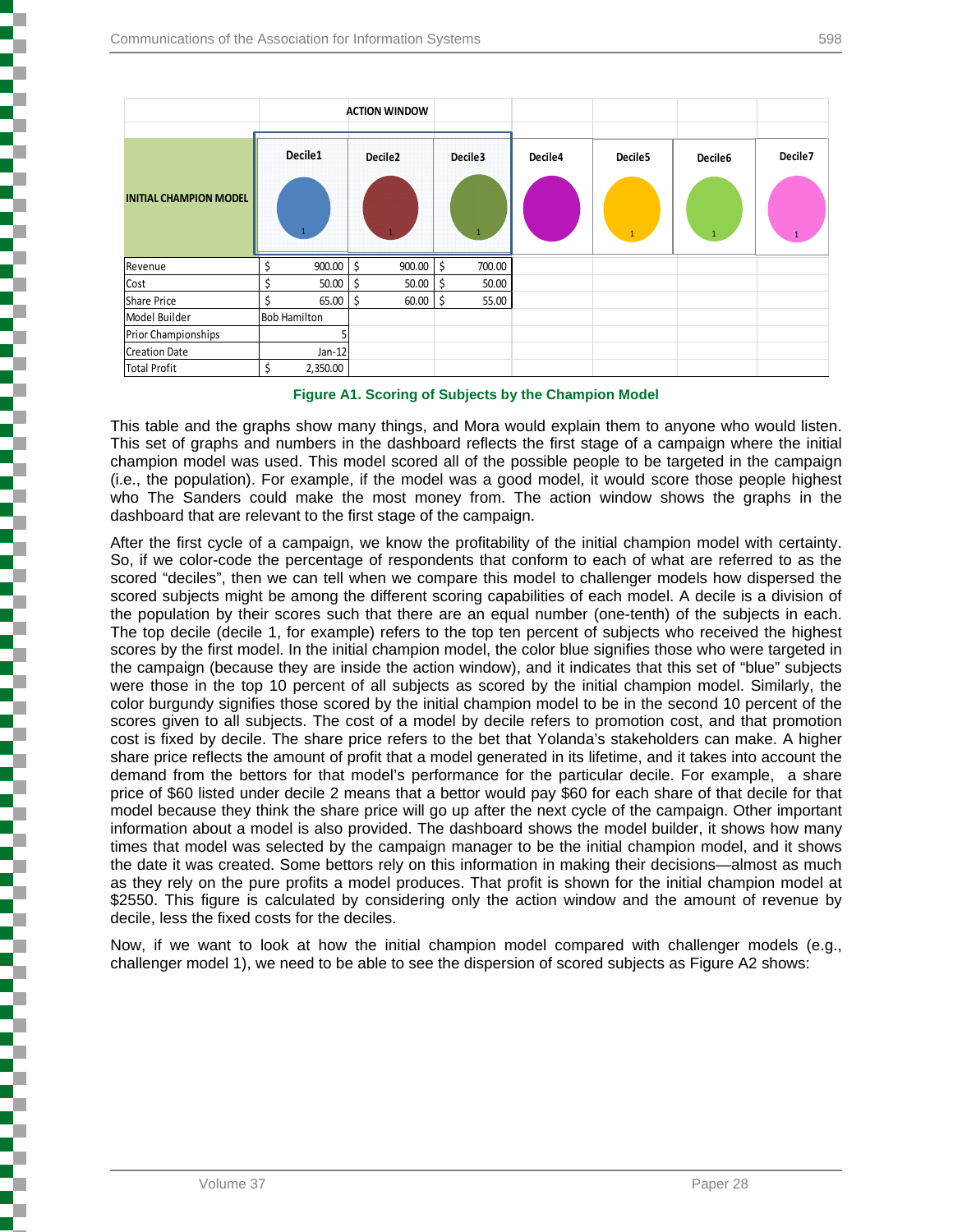

**Figure A2. Initial Champion Model vs. Challenger Models: Dispersion of Scored Subjects**

Note that, in the first decile of the comparison, there are three different colors in the pie chart. The blue and burgundy correspond to those subjects scored in the initial champion model in their respective deciles, and it shows that there was a 40 percent overlap of subjects in decile 1 between the two models. This overlap means the initial champion model scored subjects in the first decile and so did challenger model 1. The purple area depicts those that were scored only by the second model, but without overlap with the initial champion model. In other words, the results are unknown for this 40 percent because they were not targeted in the campaign. However, "dispersed revenue" shows the actual amount of revenue made by the people targeted in challenger model 1 in the corresponding decile of that model. Mora always smiled when she got to this part of the discussion: she got to explain how those numbers might actually come out to be greater than the revenue of the initial champion model. She would note:

*The customers we make the most money on are scored into multiple deciles by the initial champion model. However, a challenger model may make more profit within a decile because it*  happened to score those most profitable customers in the particular decile. For example, *consider the revenue of the second decile of challenger model 1. It is \$980.00, while the second decile for of the initial champion model is \$900.00. The reason it made more revenue is because more of what they call "whales" in the gaming industry happened to be scored in the second decile of challenger model 1. In considering which model to use in the next cycle of a campaign, one must pay attention to the dispersion, because it helps determine which models scored the best customers in each decile.* 

"However", Mora would carefully point out, "the total revenue is still the same total as in the use of the Initial Champion Model—it is the known revenue—but the dispersion of that revenue is important information.". After explaining it, most of the time Mora would wait a few minutes and then say:

*So, your challenge in this market is to take your stake and allocate it to deciles for the next*  round of the campaign. For example, you may choose to invest in the second decile of *champion model 1 because it made more profit than the initial champion model. But since you are making an investment, you need to take the share price into account as well. Remember, this is a market, and anything can happen in the next cycle. Investing everything in one bet on one outlier can get you in the long run—I know, I used to run a craps table. I've seen some big losers bet on a number just because it came up last time.* 

Mora prepared the attached sheet to represent the model market information she can provide. Codenamed "The Wales Market" after her boss's innovation, the dashboard shows all of the comparisons subsequent to the first utilization of the initial champion model. This snapshot of the markets describes the actual performance of the champion model and the integrated performances of the non-champion models. There are three challenger models in the dashboard, and for each, the dispersion of revenues is shown as based on actual expenditures from the first cycle of the campaign when the initial champion model was used. The total profit for each of the challenger models is lower than that of the initial champion model because capturing all of the subjects that were targeted by the initial champion model would take more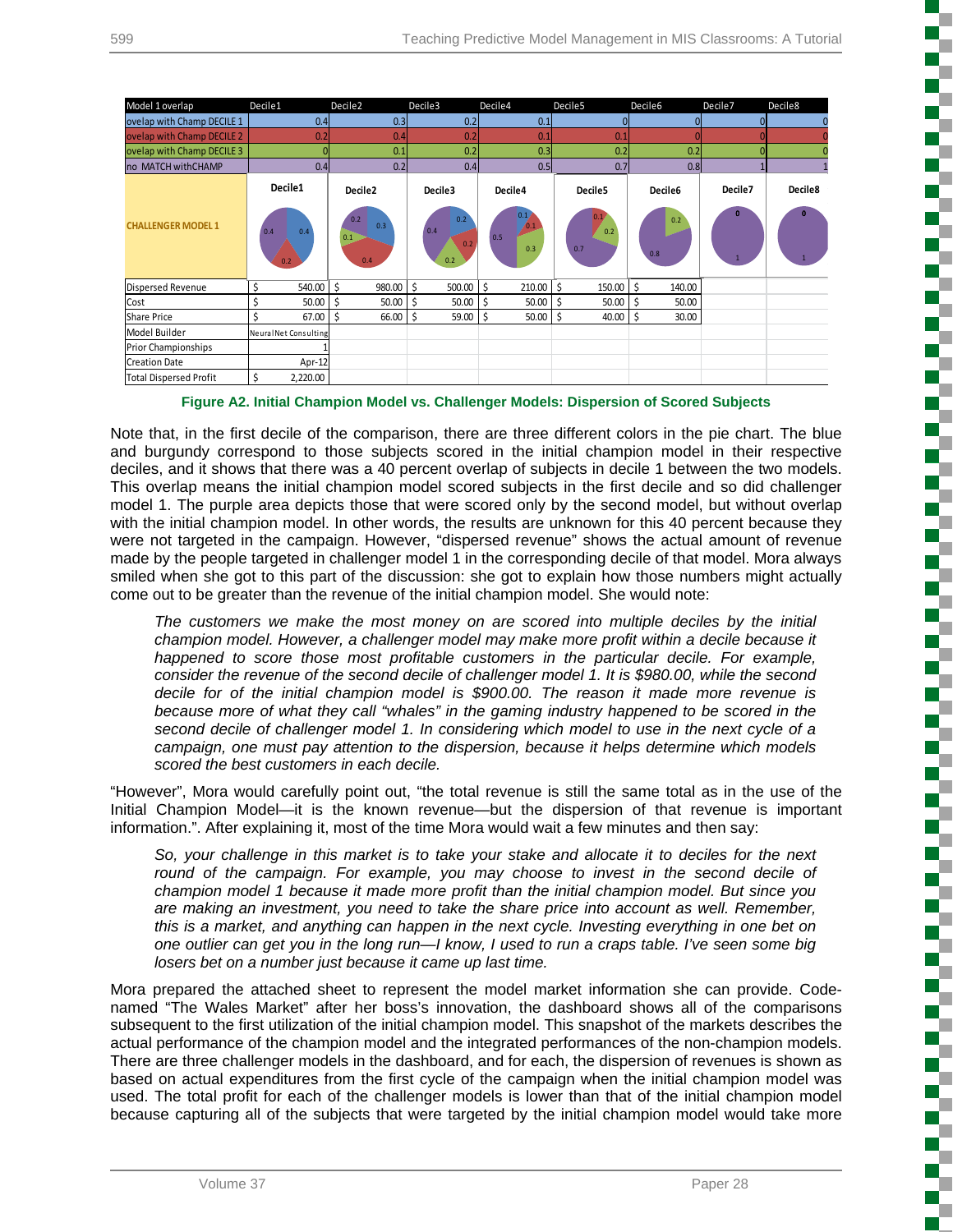j

٦

mailings, and so additional fixed costs are associated with each of these mailings. This is not an unusual dispersion: some highly scored subjects in one model are often scored much lower in another model.

In the second and subsequent cycles of a campaign, Yolanda uses what is referred to as a "fused model". That is, she can use the subjects targeted by some model A as ranked in the first decile, some model B as ranked in the second decile, and so forth. In her experience, the bettors' bets provide the best information on which models and their associated deciles to include in the next cycle. She noted: "It's pretty interesting: the bettors do a pretty solid job of providing model selection guidance. We run with the model/decile mix associated with the highest bets.".

Mora Modeles' assistant Winnie Whiner was always assigned to give the new model builders a training class on investing in the Wales Market. When Winnie explained to the new staff how it all worked and how to make an investment decision, she made it plain and simple:

Look, you've got a thousand bucks and you going to buy shares in the particular deciles of *models. Nothin' more, nothin' less. You're hoping your share price will go up after the next cycle*  of the campaign. If the share prices go up, you've made some money in the market. That will *happen if there's lots of demand for those shares, and there's usually lots of demand where there's the highest profitability from what you know from the prior campaign cycle. You've got to figure out which model deciles are worthy of your investment. When you're ready to make your bets, you fill in a betting sheet. Below is an example. Look forward to seein' how well ya do! Doubt you'll do too well. By the way, if you make stupid bets, the rest of the people around here will be all over you, so don't screw it up.*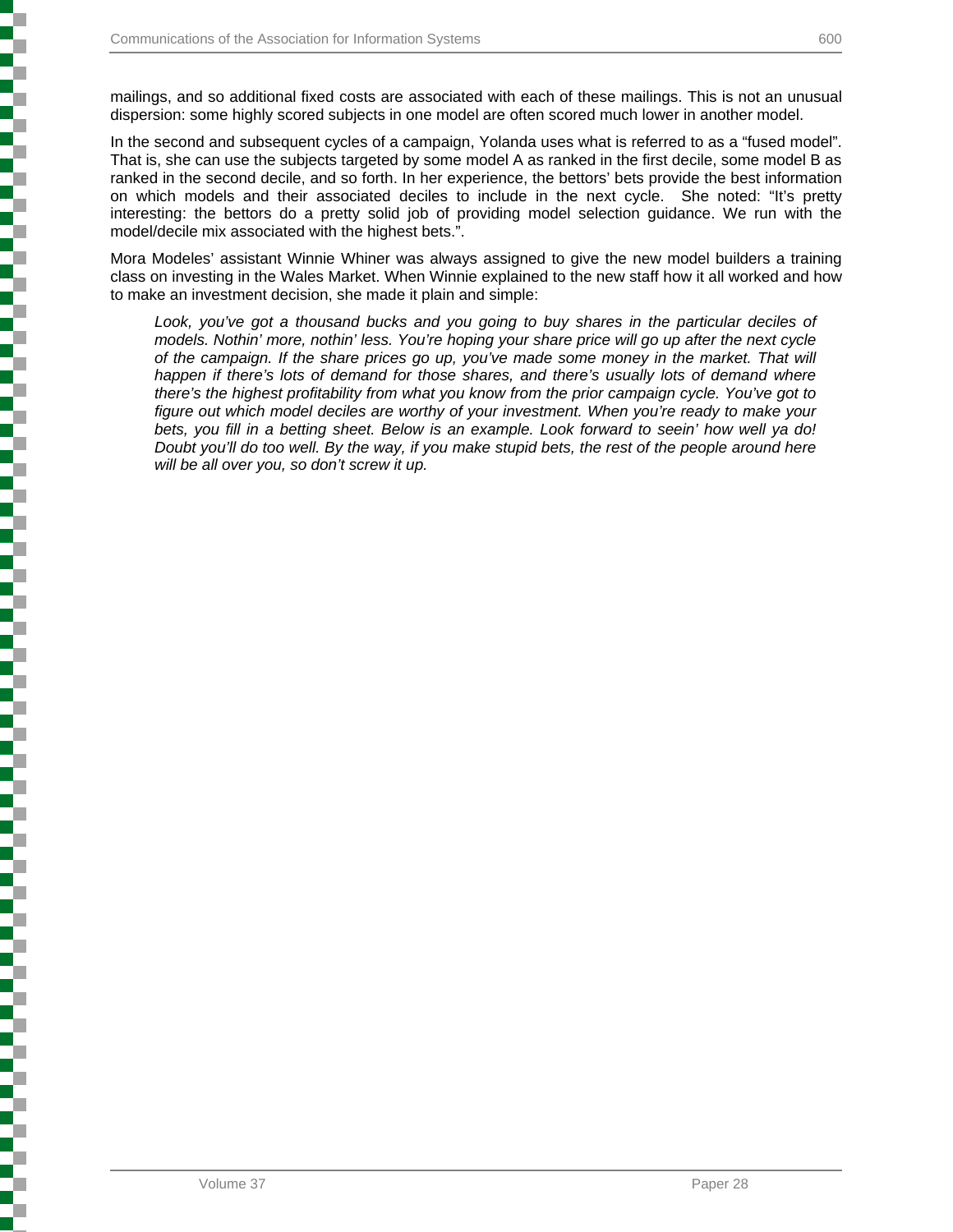**A** H. T г

> C H.

**The Co** Œ

 $\Box \Box$ H. n – G  $\mathbb{R}^2$ Œ .

г с  $\Box$ Г a pro г Œ a pro T.

Г r Œ 11 **The Second Second** g L  $\mathbb{R}^n$ H г

C

L **Tale** 

T.

г

T a i H

# **Appendix B: Dashboard**

|                               |                                    | <b>ACTION WINDOW</b>                     |                          |                                           |                     |                           |                         |                         |
|-------------------------------|------------------------------------|------------------------------------------|--------------------------|-------------------------------------------|---------------------|---------------------------|-------------------------|-------------------------|
| <b>INITIAL CHAMPION MODEL</b> | Decile1                            | Decile <sub>2</sub>                      | Decile3                  | Decile4                                   | Decile5             | Decile6                   | Decile7                 | Decile8                 |
| Revenue                       | \$<br>900.00                       | 900.00<br>\$                             | 700.00<br>\$             |                                           |                     |                           |                         |                         |
| Cost                          | \$<br>50.00                        | \$<br>50.00                              | \$<br>50.00              |                                           |                     |                           |                         |                         |
| Share Price                   | \$<br>65.00                        | \$<br>60.00                              | \$<br>55.00              |                                           |                     |                           |                         |                         |
| Model Builder                 | <b>Bob Hamilton</b>                |                                          |                          |                                           |                     |                           |                         |                         |
| Prior Championships           | 5                                  |                                          |                          |                                           |                     |                           |                         |                         |
| <b>Creation Date</b>          | $Jan-12$                           |                                          |                          |                                           |                     |                           |                         |                         |
| <b>Total Profit</b>           | \$<br>2,350.00                     |                                          |                          |                                           |                     |                           |                         |                         |
| Model 1 overlap               | Decile1                            | Decile <sub>2</sub>                      | Decile3                  | Decile4                                   | Decile <sub>5</sub> | Decile <sub>6</sub>       | Decile7                 | Decile8                 |
| ovelap with Champ DECILE 1    | 0.4                                | 0.3                                      | 0.2                      | 0.1                                       | $\mathbf{0}$        | $\bf{0}$                  | $\bf{0}$                | $\bf{0}$                |
| ovelap with Champ DECILE 2    | 0.2                                | 0.4                                      | 0.2                      | 0.1                                       | 0.1                 | $\overline{0}$            | $\overline{0}$          | $\mathbf 0$             |
| ovelap with Champ DECILE 3    | $\overline{0}$                     | 0.1                                      | 0.2                      | 0.3                                       | 0.2                 | 0.2                       | $\mathbf 0$             | $\bf{0}$                |
| no MATCH withCHAMP            | 0.4                                | 0.2                                      | 0.4                      | 0.5                                       | 0.7                 | 0.8                       | $\mathbf{1}$            | $\mathbf{1}$            |
| <b>CHALLENGER MODEL 1</b>     | Decile1                            | Decile <sub>2</sub><br>0.2<br>0.3<br>0.1 | Decile3<br>0.2<br>0.4    | Decile4<br>0.1/<br>$\sqrt{0.1}$<br>0.5    | Decile5<br>0.2      | Decile6<br>0.2            | Decile7                 | Decile8                 |
|                               |                                    | 0.4                                      | 0.2<br>0.2               | 0.3                                       | 0.7                 | 0.8                       |                         |                         |
| Dispersed Revenue             | \$<br>540.00                       | \$<br>980.00                             | \$<br>500.00             | \$<br>210.00                              | \$<br>150.00        | \$<br>140.00              |                         |                         |
| Cost                          | \$<br>50.00                        | \$<br>50.00                              | \$<br>50.00              | \$<br>50.00                               | \$<br>50.00         | \$<br>50.00               |                         |                         |
| Share Price                   | \$<br>67.00                        | \$<br>66.00                              | \$<br>59.00              | \$<br>50.00                               | \$<br>40.00         | \$<br>30.00               |                         |                         |
| Model Builder                 | NeuralNet Consulting               |                                          |                          |                                           |                     |                           |                         |                         |
| Prior Championships           |                                    |                                          |                          |                                           |                     |                           |                         |                         |
| <b>Creation Date</b>          | Apr-12                             |                                          |                          |                                           |                     |                           |                         |                         |
| <b>Total Dispersed Profit</b> | \$<br>2,220.00                     |                                          |                          |                                           |                     |                           |                         |                         |
| Model 2 overlap with Camp     | Decile1                            | Decile <sub>2</sub>                      | Decile3                  | Decile4                                   | Decile5             | Decile6                   | Decile7                 | Decile <sub>8</sub>     |
|                               |                                    |                                          |                          |                                           |                     |                           |                         |                         |
| ovelap with Champ DECILE 1    | 0.4                                | 0.3                                      | 0.2                      | 0.1                                       | $\mathbf 0$         | $\mathbf 0$               | $\mathbf{0}$            | $\mathbf 0$             |
| ovelap with Champ DECILE 2    | 0.4                                | 0.3                                      | 0.2                      | 0.1                                       | $\overline{0}$      | $\bf{0}$                  | $\mathbf{0}$            | $\mathbf 0$             |
| ovelap with Champ DECILE 3    | 0.1                                | 0.1                                      | 0.2                      | 0.3                                       | 0.3                 | $\bf 0$                   | $\pmb{0}$               | $\bf{0}$                |
| no MATCH                      | 0.1<br>Decile1                     | 0.3<br>Decile <sub>2</sub>               | 0.4<br>Decile3           | 0.5<br>Decile4                            | 0.7<br>Decile5      | $\overline{1}$<br>Decile6 | $\mathbf{1}$<br>Decile7 | $\mathbf{1}$<br>Decile8 |
| <b>CHALLENGER MODEL 2</b>     | 0.1<br>$0.1\sqrt{ }$<br>0.4<br>0.4 | 0.3<br>0.3<br>0.1<br>0.3                 | 0.2<br>0.4<br>0.2<br>0.2 | 0.1/<br>$\bigtriangleup$ .1<br>0.5<br>0.3 | 0.3<br>0.7          |                           |                         |                         |
| <b>Disbursed Revenue</b>      | \$<br>790.00                       | \$<br>610.00                             | \$<br>810.00             | \$<br>60.00                               | \$<br>260.00        |                           |                         |                         |
| Cost                          | \$<br>50.00                        | \$<br>50.00                              | \$<br>50.00              | \$<br>50.00                               | \$<br>50.00         |                           |                         |                         |
| <b>Share Price</b>            | Ś<br>70.00                         | \$<br>60.00                              | \$<br>50.00              | \$<br>45.00                               | \$<br>40.00         |                           |                         |                         |
| Model Builder                 | New-DelhiAnalytics                 |                                          |                          |                                           |                     |                           |                         |                         |
| Prior Championships           | $\overline{1}$                     |                                          |                          |                                           |                     |                           |                         |                         |
| <b>Creation Date</b>          | $Jun-11$                           |                                          |                          |                                           |                     |                           |                         |                         |
| <b>Total Profit</b>           | \$<br>2,280.00                     |                                          |                          |                                           |                     |                           |                         |                         |
| Model 3 overlap with Camp     | Decile1                            | Decile <sub>2</sub>                      | Decile3                  | Decile4                                   | Decile5             | Decile6                   | Decile7                 | Decile <sub>8</sub>     |
| ovelap with Champ DECILE 1    | 0.4                                | 0.4                                      | 0.1                      | 0.1                                       | $\overline{0}$      | 0                         | 0                       | $\pmb{0}$               |
| ovelap with Champ DECILE 2    | 0.1                                | 0.2                                      | 0.2                      | 0.2                                       | 0.2                 | 0.1                       | $\overline{0}$          | $\bf{0}$                |
| ovelap with Champ DECILE 3    | 0.3                                | 0.1                                      | 0.2                      | 0.3                                       | 0.1                 | $\mathbf 0$               | $\mathbf 0$             | $\bf{0}$                |
| no MATCH                      | 0.2<br>Decile1                     | 0.3<br>Decile <sub>2</sub>               | 0.5<br>Decile3           | 0.4<br>Decile4                            | 0.7<br>Decile5      | 0.9<br>Decile6            | $\mathbf{1}$<br>Decile7 | $\mathbf{1}$<br>Decile8 |
| <b>CHALLENGER MODEL 3</b>     | 0.2<br>0.4<br>0.3                  | 0.3<br>0.4<br>0.1<br>0.2                 | 0.1<br>0.2<br>0.5<br>0.2 | 0.1,<br>0.4<br>0.2<br>0.3                 | 0.7                 | 0.1<br>0.9                |                         |                         |
| Disbursed Revenue             | 860.00<br>\$                       | 610.00<br>-\$                            | 410.00                   | \$<br>480.00                              | \$<br>50.00         | \$<br>90.00               |                         |                         |
| Cost                          | \$<br>50.00                        | \$<br>50.00                              | \$<br>\$<br>50.00        | \$<br>50.00                               | \$<br>50.00         | \$<br>50.00               |                         |                         |
| Share Price                   | \$<br>48.00                        | \$<br>47.50                              | \$<br>46.00              | \$<br>45.00                               | \$<br>20.00         | \$<br>15.00               |                         |                         |
| Model Builder                 | David Herman                       |                                          |                          |                                           |                     |                           |                         |                         |
| Prior Championships           | 1                                  |                                          |                          |                                           |                     |                           |                         |                         |
| <b>Creation Date</b>          | $Jan-11$                           |                                          |                          |                                           |                     |                           |                         |                         |

**Figure B3. Dashboard**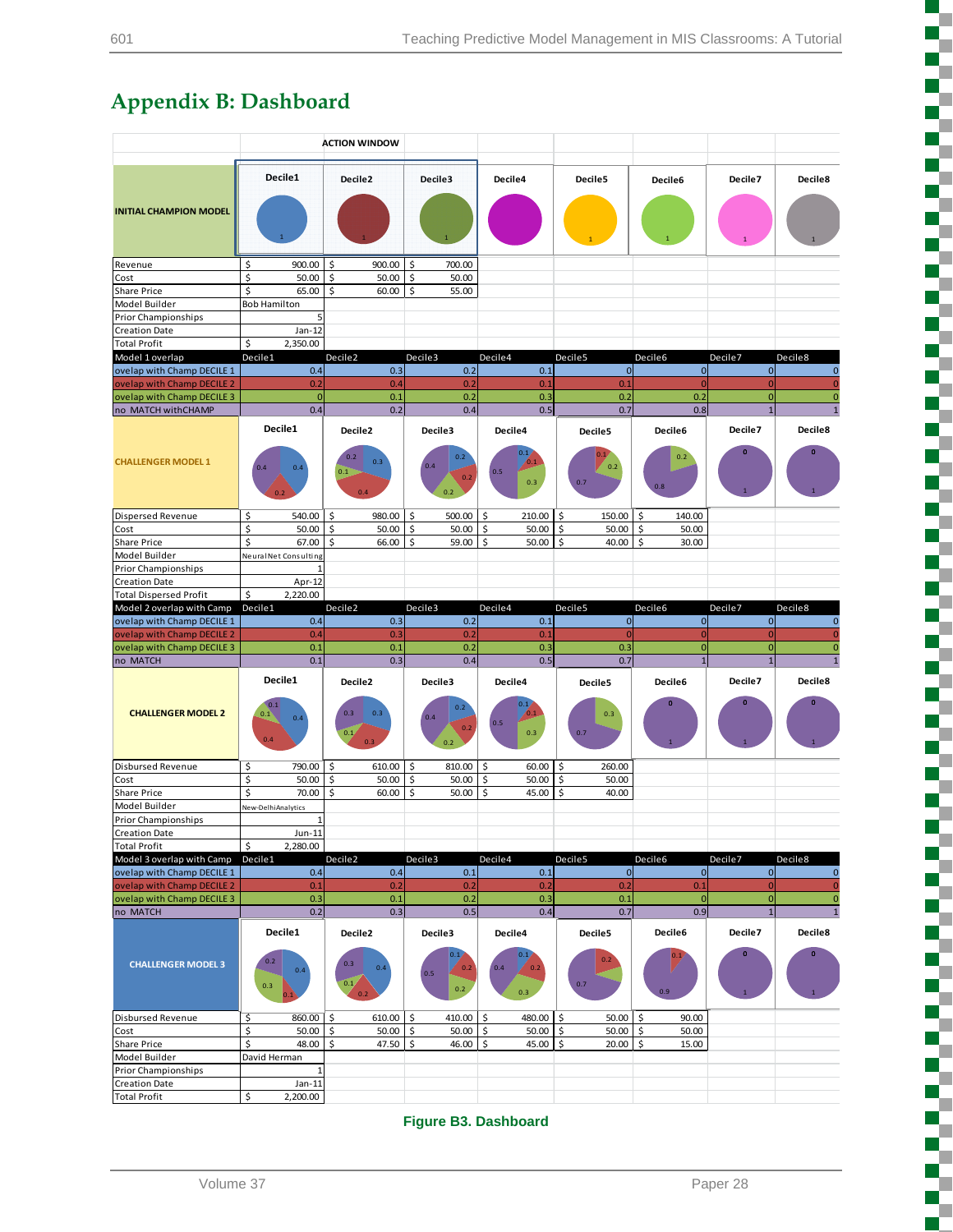## **Appendix C: Bettor Sheets**

ŝ

 $\overline{\phantom{a}}$ 

**Directions:** Fill in your bets on the following form as shown in the Wales Market case. Please remember that your total amount to bet is \$1000. You can allocate your bet to any of the deciles shown in the form. Assume that the system to keep track of the bets will compute the number of shares you are purchasing in the Wales Market, so you only need to enter a dollar total. Yolanda, Mora, and Winnie thank you for testing the market. **Please don't forget to include your name in the box where it says "Bettor".** 

|                     | <b>Wales Market Betting Sheet</b>     |                                                |          |          |          |                                   |  |
|---------------------|---------------------------------------|------------------------------------------------|----------|----------|----------|-----------------------------------|--|
|                     | Campaign: Weekday Promotion Event     |                                                |          |          |          |                                   |  |
|                     |                                       | Offer: Free Night Stay on Tuesday or Wednesday |          |          |          |                                   |  |
|                     | <b>Campaign Manager: Mora Modeles</b> |                                                |          |          |          |                                   |  |
|                     |                                       |                                                |          |          |          |                                   |  |
|                     |                                       |                                                |          |          |          |                                   |  |
| <b>Bettor:</b>      |                                       |                                                |          |          |          |                                   |  |
|                     |                                       |                                                |          |          |          |                                   |  |
|                     |                                       |                                                |          |          |          |                                   |  |
|                     | <b>Initial Champion Model</b>         |                                                |          |          |          | <b>REMEMBER: YOU HAVE A TOTAL</b> |  |
| <b>Share Price:</b> | \$65.00                               | \$60.00                                        | \$55.00  |          |          | <b>AMOUNT OF \$1000 TO INVEST</b> |  |
|                     | Decile 1                              | Decile 2                                       | Decile 3 |          |          |                                   |  |
|                     |                                       |                                                |          |          |          |                                   |  |
| <b>Investment</b>   |                                       |                                                |          |          |          |                                   |  |
|                     |                                       |                                                |          |          |          |                                   |  |
|                     |                                       |                                                |          |          |          |                                   |  |
|                     | <b>Challenger Model 1</b>             |                                                |          |          |          |                                   |  |
|                     |                                       |                                                |          |          |          |                                   |  |
|                     | \$67.00                               | \$66.00                                        | \$59.00  | \$50.00  | \$40.00  | \$30.00                           |  |
|                     | Decile 1                              | Decile 2                                       | Decile 3 | Decile 4 | Decile 5 | Decile 6                          |  |
| <b>Investment</b>   |                                       |                                                |          |          |          |                                   |  |
|                     |                                       |                                                |          |          |          |                                   |  |
|                     |                                       |                                                |          |          |          |                                   |  |
|                     |                                       |                                                |          |          |          |                                   |  |
|                     | <b>Challenger Model 2</b>             |                                                |          |          |          |                                   |  |
|                     | \$70.00                               | \$60.00                                        | \$50.00  | \$45.00  | \$40.00  |                                   |  |
|                     | Decile 1                              | Decile 2                                       | Decile 3 | Decile 4 | Decile 5 |                                   |  |
|                     |                                       |                                                |          |          |          |                                   |  |
| <b>Investment</b>   |                                       |                                                |          |          |          |                                   |  |
|                     |                                       |                                                |          |          |          |                                   |  |
|                     |                                       |                                                |          |          |          |                                   |  |
|                     | <b>Challenger Model 3</b>             |                                                |          |          |          |                                   |  |
|                     | \$48.00                               | \$47.50                                        | \$46.00  | \$45.00  | \$20.00  | \$15.00                           |  |
|                     | Decile 1                              | Decile 2                                       | Decile 3 | Decile 4 | Decile 5 | Decile 6                          |  |
|                     |                                       |                                                |          |          |          |                                   |  |
|                     |                                       |                                                |          |          |          |                                   |  |
| <b>Investment</b>   |                                       |                                                |          |          |          |                                   |  |
|                     |                                       |                                                |          |          |          |                                   |  |

**Figure C4. Bettor Sheets**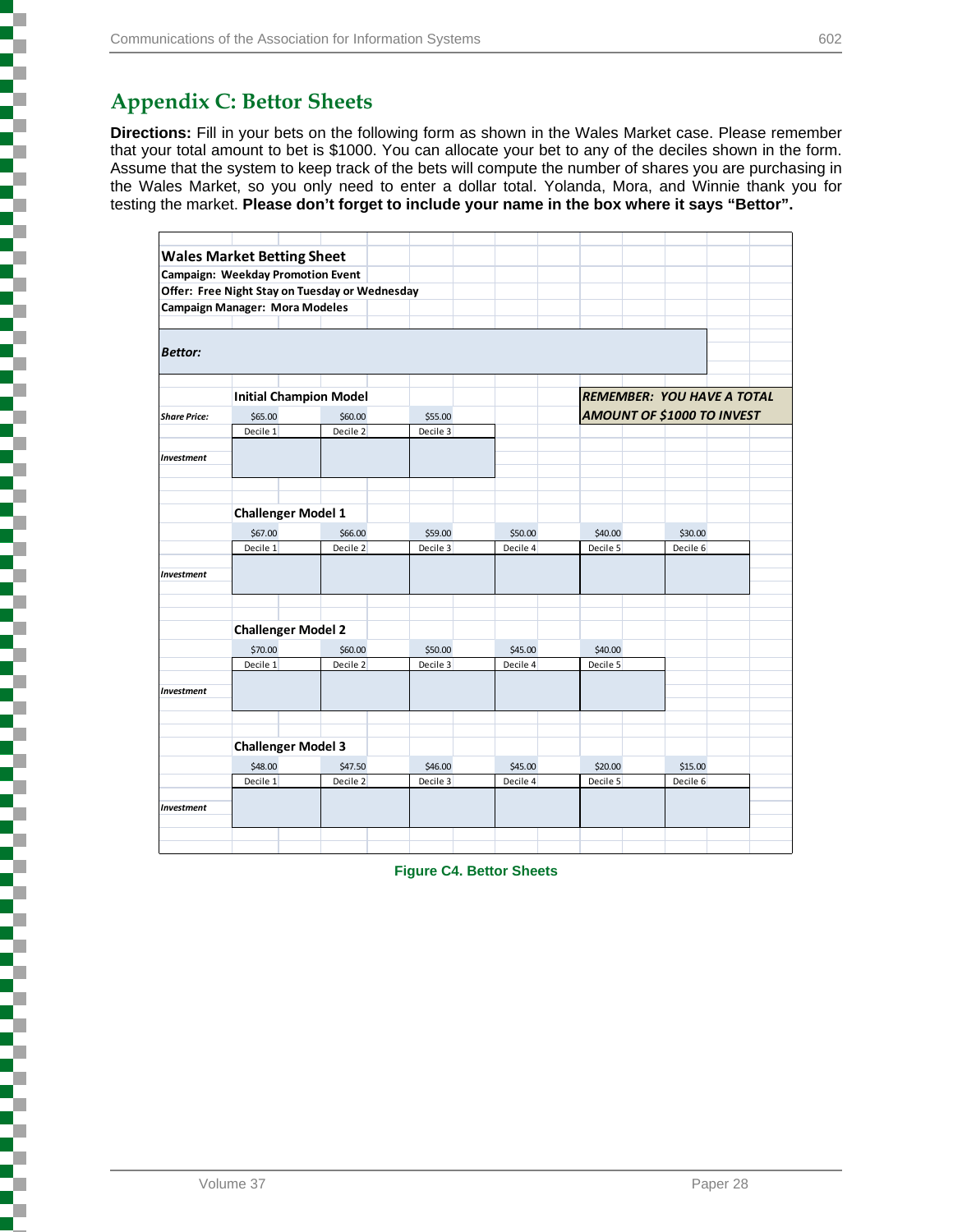# **Appendix D: Betting Results**

|                                       | This templete will be used for entering and analyzing the betting results.                                                       |
|---------------------------------------|----------------------------------------------------------------------------------------------------------------------------------|
| <b>In RESULTS Worksheet:</b>          |                                                                                                                                  |
| <b>COLUMN</b>                         |                                                                                                                                  |
| Student # (Column A)                  | Student idenfication number (name and student ID is withheld separately for privacy purposes)                                    |
|                                       | Correspond to the bets (model deciles) that are on the dashboard as well as on the bettor sheets. Students                       |
|                                       | on average bet 3 to 4 bets (according to the average of Column X). The amount of dollars bet are entered in                      |
| <b>Model Decils</b>                   | the corresponding row for each stufdents for each bet column. The bets have to add up to \$1000 for each                         |
| (Columns B to U)                      | student.                                                                                                                         |
|                                       | Shows the number of candy exchange for the Econ+Social Group and as can be seen this value is equal to                           |
|                                       | $\#$ Candies (Column V) $ $ zero or "No Candy" for the Econ group as interaction was not allowed.                                |
|                                       | Shows the total dollar amount. As can be seen in this example few students did not follow the instructions                       |
| Sum (Column W)                        | and did not use all of their \$1000 or exceede their budget and would disqualify                                                 |
|                                       |                                                                                                                                  |
| <b>In ANALYSIS Worksheet:</b>         |                                                                                                                                  |
|                                       | We used a separate work sheet called Analysis for evaluation of the results.                                                     |
|                                       | Calculate the count of bets (stocks)and average amount bet for each stock separately for Econ and Econ+Social. Formulas are on   |
| . Rows 72-75 of the Analysis Sheet.   |                                                                                                                                  |
|                                       | As can be seen on average and coutwise students bet mostly on the stocks named 12, 21 and 31 (columns are higlighted in dark     |
| blue and results are circled in blue) |                                                                                                                                  |
|                                       | The student or students who bet on the top 3 winning bets (most popular bets) win(s) the prize. Inthis case it is Student #42    |
|                                       | because he/she bet only on the winner bets and nothing else.                                                                     |
|                                       | In order to share the results with students insert a 2D Column graph for each group (econ and econ+social) (highlighting B1-U33) |
|                                       | that shows the amount on the Y axis and the bets on the X axis.                                                                  |
|                                       |                                                                                                                                  |

#### **Figure D5. Betting Results**

C **College**  $\mathbb{Z}^{\mathbb{Z}}$ T C

> c H. **The Co** С